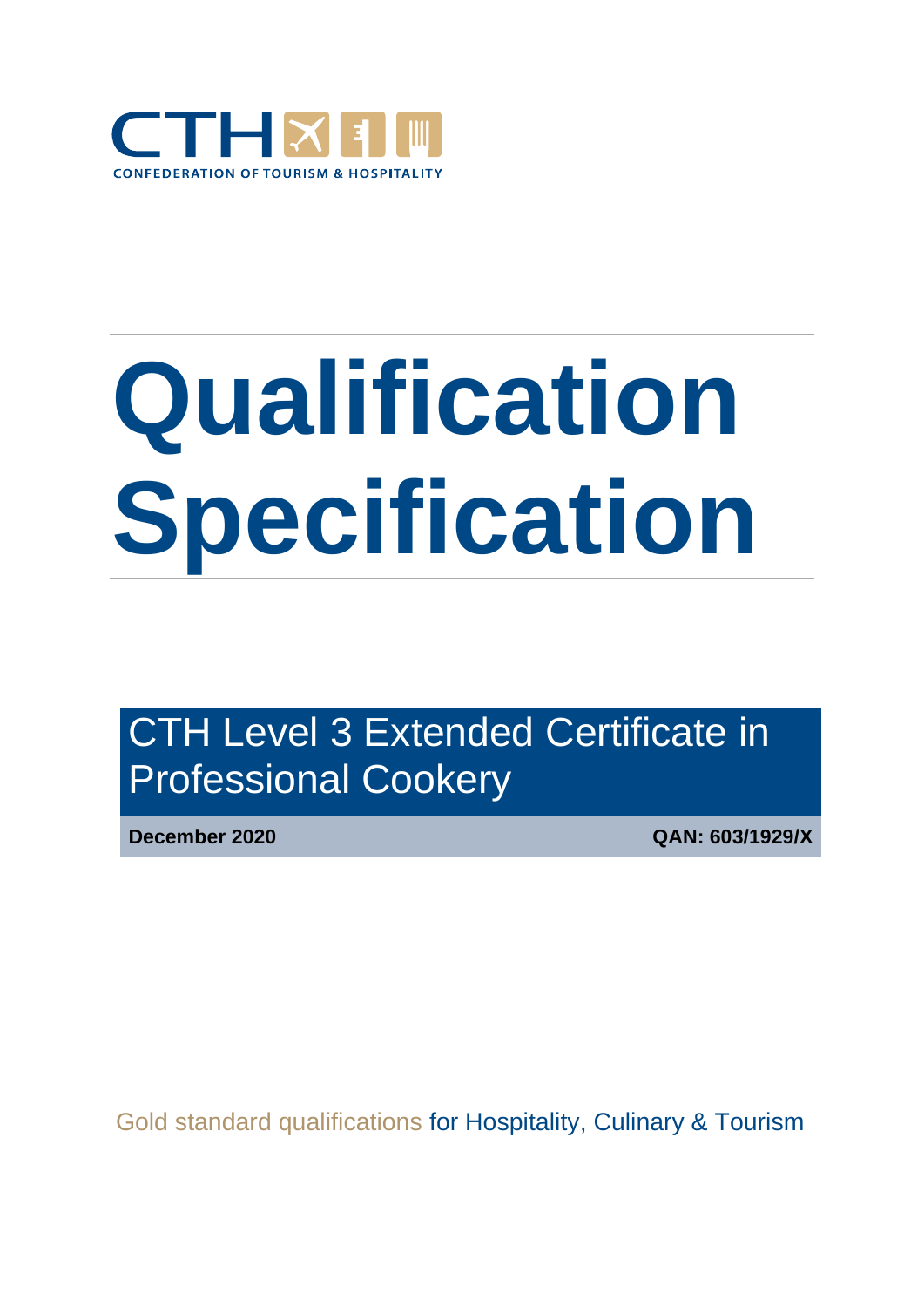# **CONTENTS**

| 1. |                                                                                                                                                                                                                                                                           |
|----|---------------------------------------------------------------------------------------------------------------------------------------------------------------------------------------------------------------------------------------------------------------------------|
|    |                                                                                                                                                                                                                                                                           |
| 2. |                                                                                                                                                                                                                                                                           |
| 3. |                                                                                                                                                                                                                                                                           |
| 4. |                                                                                                                                                                                                                                                                           |
| 5. |                                                                                                                                                                                                                                                                           |
| 6. |                                                                                                                                                                                                                                                                           |
| 7. |                                                                                                                                                                                                                                                                           |
| 8. |                                                                                                                                                                                                                                                                           |
|    | Techniques and Skills in Preparation, Cooking and Finishing Vegetables, Sauces and Soups15<br>Techniques and Skills in Preparation, Cooking and Finishing Poultry, Meat and Game  16<br>Techniques and Skills in Preparation, Cooking and Finishing Fish and Shellfish 17 |
| 9. |                                                                                                                                                                                                                                                                           |
|    |                                                                                                                                                                                                                                                                           |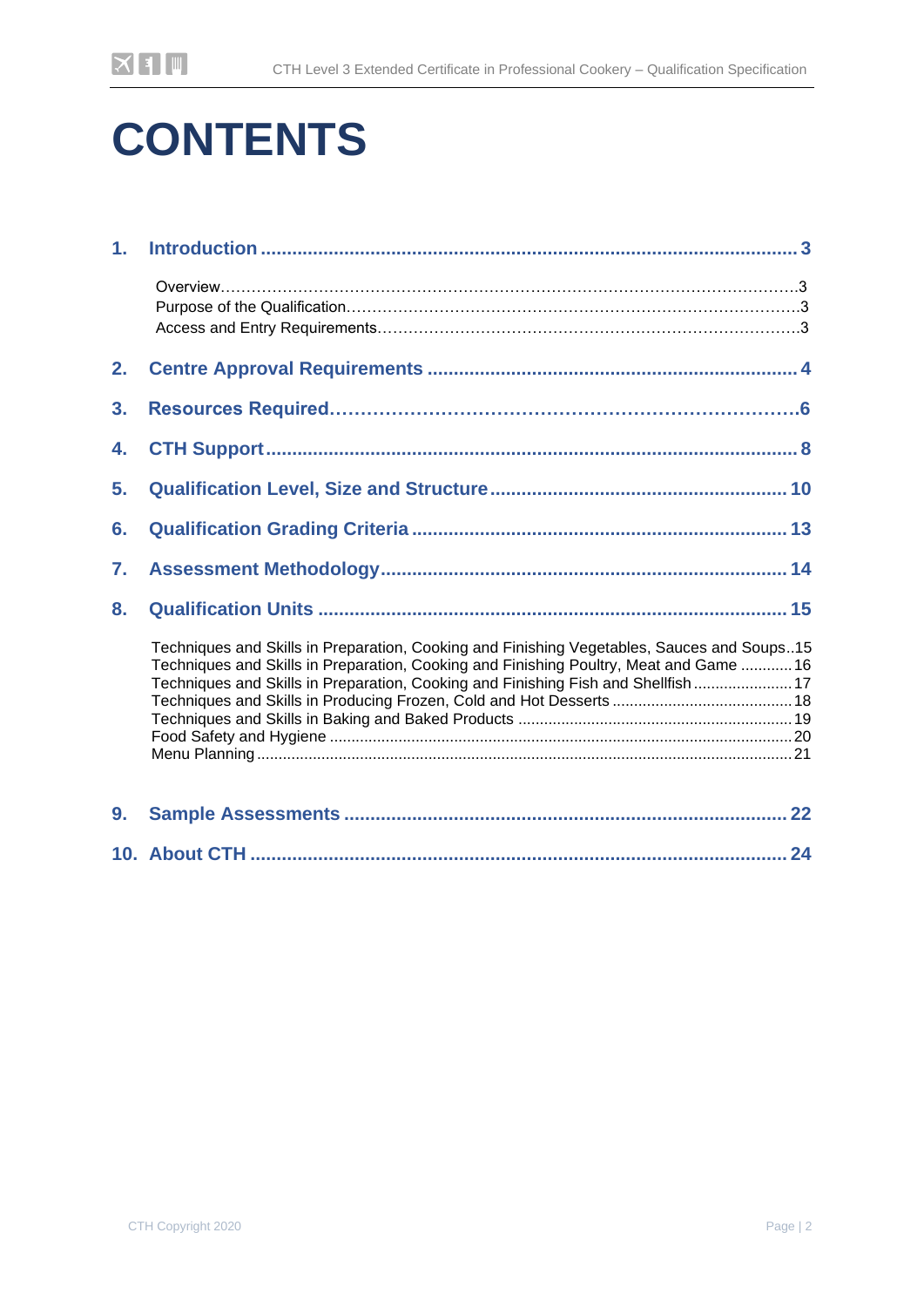# <span id="page-2-0"></span>**1.Introduction**

### **Overview**

The purpose of this document is to explain the aims, structure, size and content of the **CTH Level 3 Extended Certificate in Professional Cookery**.

This document includes the learning outcomes and assessment criteria for each unit. There is guidance relating to centre approval, learning and teaching and assessment strategies and sample assessments are included together with details of how to contact CTH.

#### **Purpose of the Qualification**

The purpose is to provide a qualification that:

- Provides students with the skills required to work in a professional kitchen.
- Develops students' cooking skills.
- Develops the students' ability to integrate cooking skills in order to produce a variety of dishes.
- Develops the students' ability to evaluate their own cooking.
- Develops the students' time management, hygiene, safety and personal appearance skills required of a professional chef.

### **Access and Entry Requirements**

The selection of appropriate students for admission to the CTH Level 3 Extended Certificate in Professional Cookery is the responsibility of the centres. It is strongly recommended that applicants:

- Have a minimum age of 16 at enrolment.
- Have completed secondary education or have industry experience.
- Have access to equipment on which to prepare written assignments and submit these to their CTH centre.
- Have a level of English sufficient to enable students to complete written assessments, produce recipe logs with recipes in English, costings and time plans.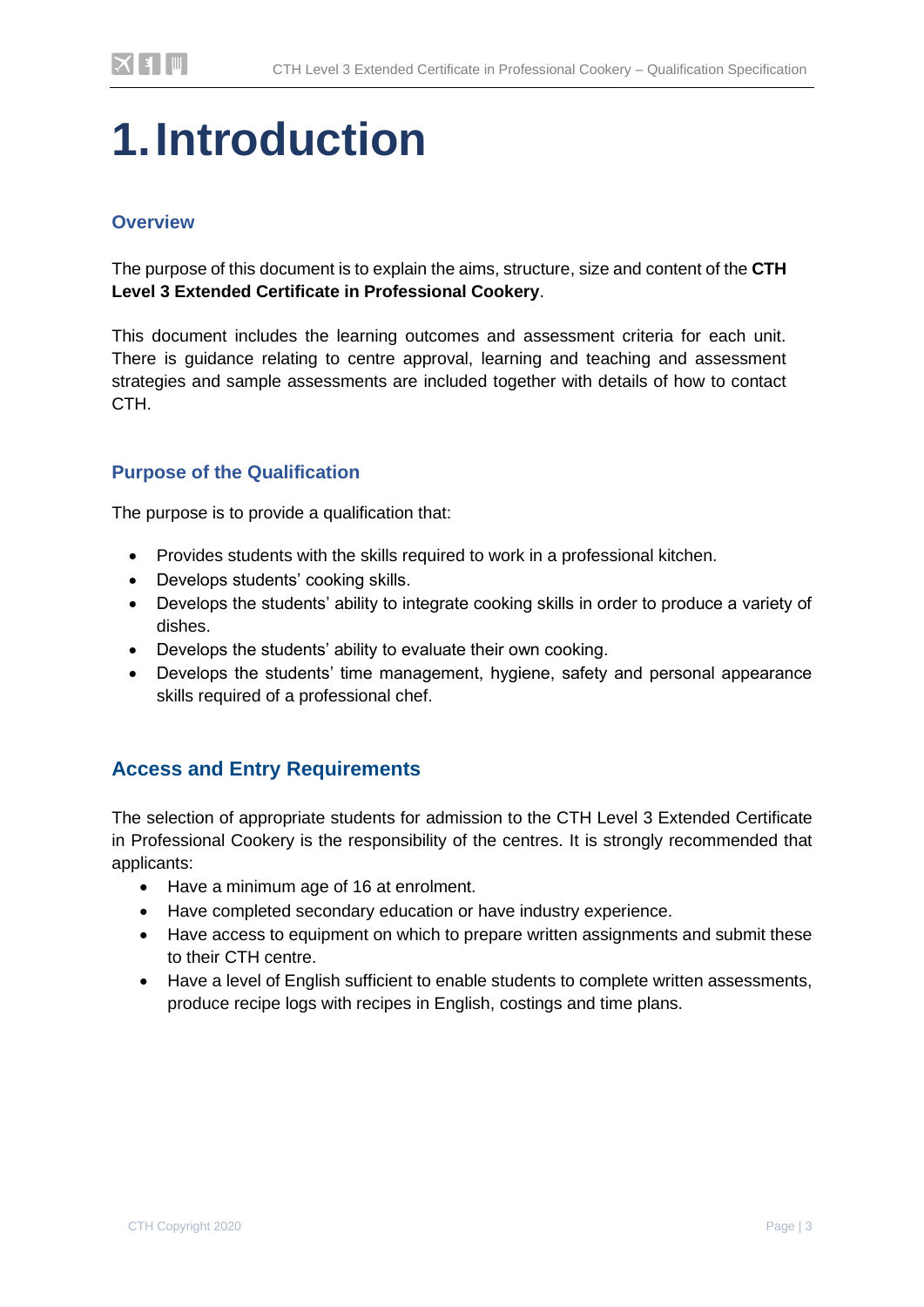# <span id="page-3-0"></span>**2.Centre Approval Requirements**

### **Centre Approval**

Prospective Centres should apply to become an approved CTH Centre in order to deliver this qualification. For advice on the CTH approval process or if you wish to discuss your curriculum requirements, please see the contact details in the 'About CTH' page.

The CTH Approval Panel will fast track the applications for this qualification against a set of criteria, including the availability of suitable teaching accommodation, resources and staffing and experience of delivering qualifications at a similar level. A skype/remote conversation with CTH staff will form part of the approval process.

#### **Resources & Teaching Facilities**

A professional kitchen environment, including associated food storage areas is essential for the delivery of this qualification. The kitchen may take the form of a full production kitchen and/or a skills-based kitchen. These would need to be completely furnished with the professional equipment and tools to teach professional cookery at this level. A cookery demonstration area would also be an advantage. Access to a range of cookery and food related books is essential. Centres will need to meet these specialist resource requirements when they seek approval from CTH.

CTH aims to support centres by providing examples of recipes and combinations of dishes on the CTH members website that meet the grading criteria at each level, as it is important that centres delivering CTH qualifications understand the requirements fully for each level. In general, Level 3 expectations are for an increased range of cooking techniques and more complex dishes than a Level 2 qualification. For example, a purée soup is at Level 2 whereas a Lobster bisque would be a Level 3 soup due to the complexity of preparation and cooking methods.

### **Centre Staffing**

Staff delivering and assessing the Level 3 Extended Certificate in Professional Cookery should be completely familiar with current practice standards in the sector and have experience of cooking at or above the level to be delivered as a minimum. Ideally, the teaching staff should have had experience as a Sous Chef at high standard establishments such as 5-star hotels.

A teaching qualification, experience of teaching and a professional qualification in the subject taught, at one level higher than the level taught, is also desirable. CTH will require the CV's of all teaching staff when the centre seeks approval to deliver the qualification.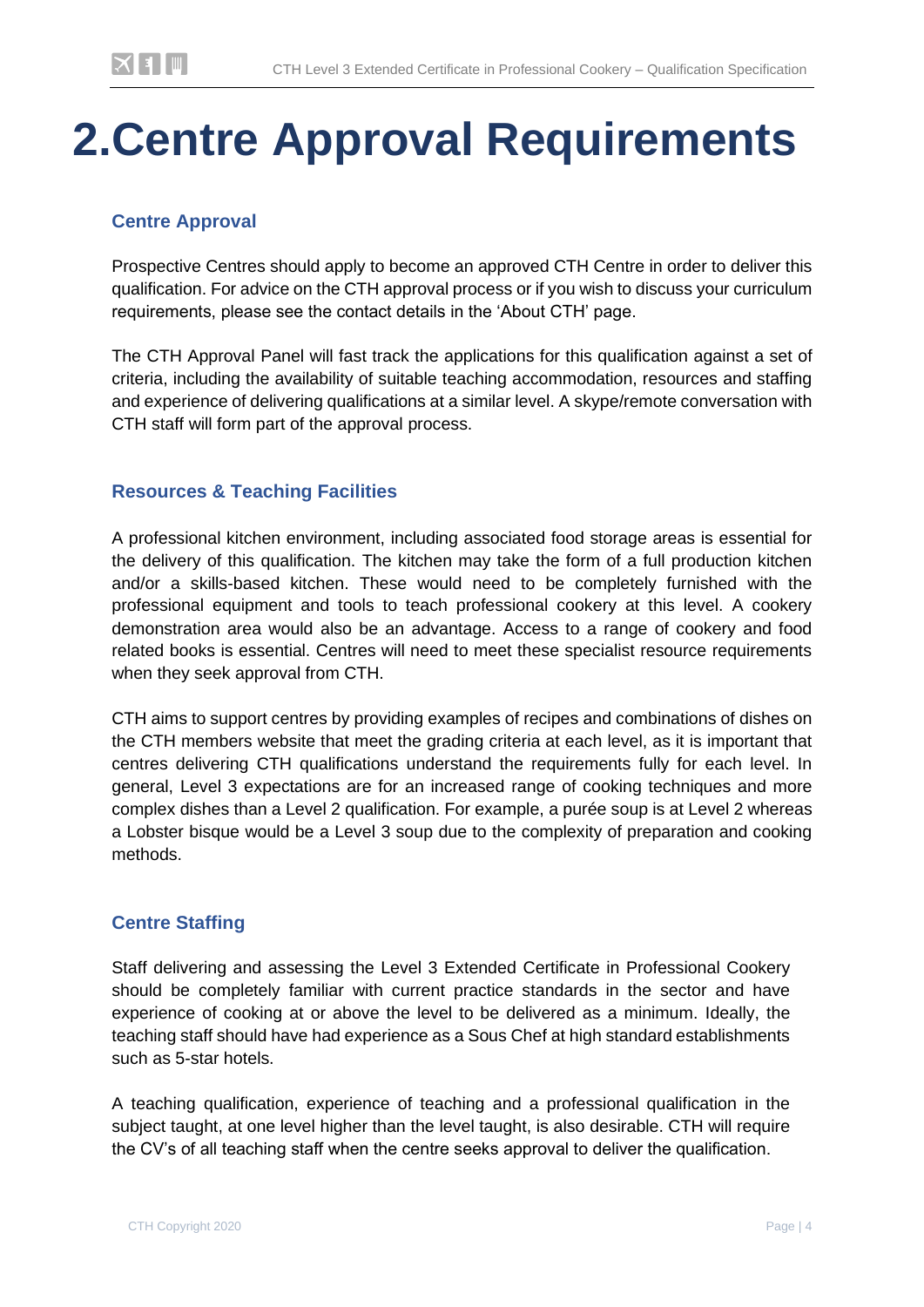#### **Continuing Professional Development**

Centres must support their staff to ensure that they have current knowledge of the occupational area, and that delivery, assessment and internal verification is in line with current good practice and takes into consideration relevant international regulatory requirements where appropriate.

#### **Delivery Strategies**

This qualification is primarily practical in structure and it is important that the teaching reflects this. It has been designed to be delivered in a teaching environment with equipment outlined in this document. It is not designed to be delivered in the workplace.

Students must have the opportunity to explore cuisine through the preparation and cooking of a range of dishes, which cover the full spectrum of the curriculum and menu structures, enabling students to develop the skills to take their assessments. Students need to experience through demonstration and practical work all the key elements of cooking for which they are being assessed. Students will be required to follow professional, safe and hygienic practices at all times.

The Delivery and Assessment Handbook supplied to approved centres includes indicative content for each Learning Outcome and Assessment Criterion, showing the minimum requirement to be covered by the time the unit is completed. Teachers should ensure that practical work carried out by the students fully reflects the purpose of the unit to be assessed and covers the unit content requirements.

Students will need to build an electronic portfolio of evidence to demonstrate their skills level. This should be made up of recipes which have been produced during the length of the course. Recipes should include ingredients, methods, a picture of the completed dish held by the student, students' notes, assessor's feedback and unit content covered when making the dish.

Centres need to show, on each recipe making up the portfolio, and on each exam marking sheet, what unit content was covered.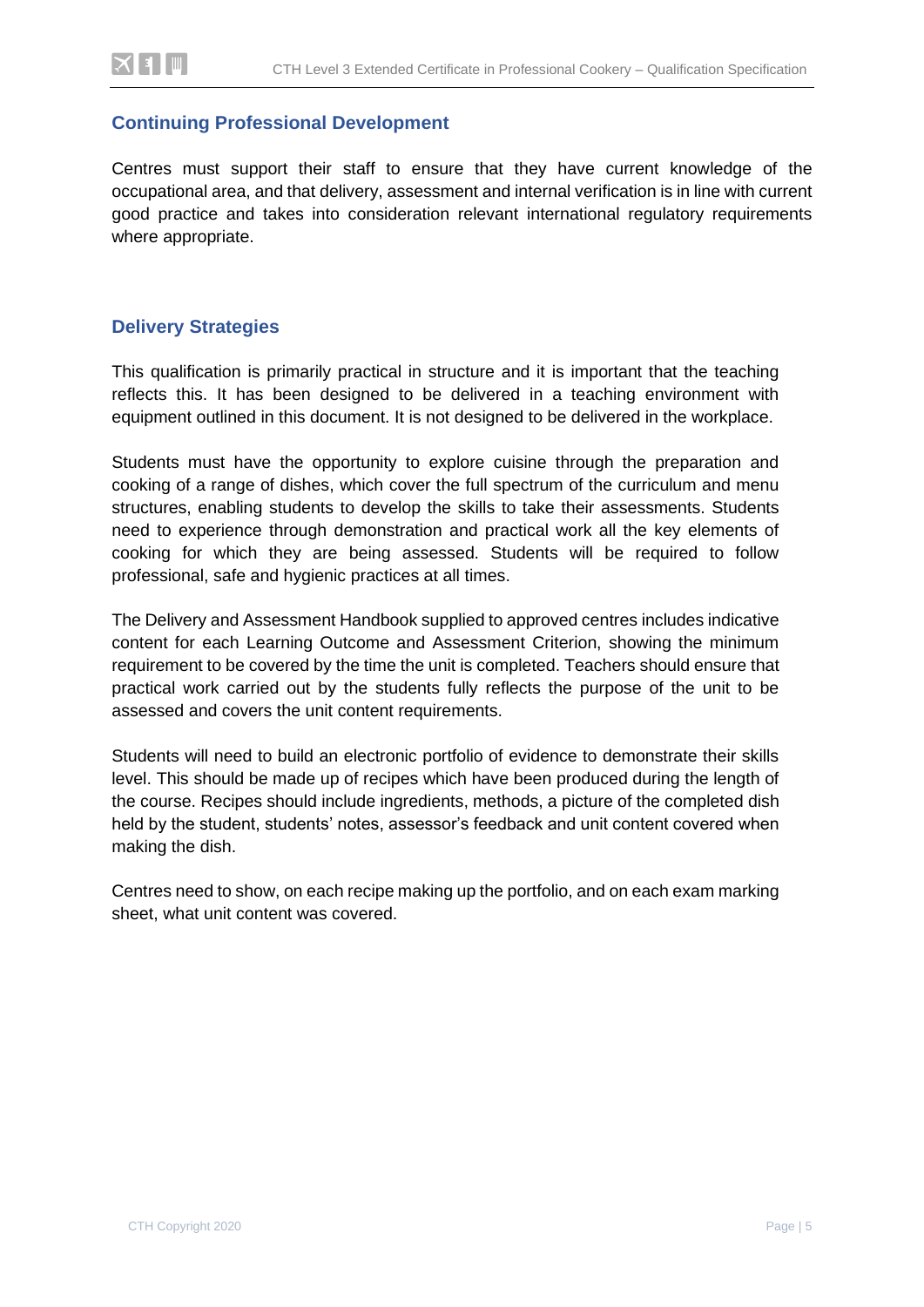# <span id="page-5-0"></span>**3. Resources Required**

### **Centre Kitchens**

A commercial kitchen environment, including associated food storage areas is essential for the delivery of this qualification. The kitchen may take the form of a full production kitchen and/or a skills-based kitchen. A cookery demonstration area would also be an advantage. These would need to be completely furnished with the professional equipment and tools to teach professional cookery at this level. A list of recommended equipment is available from CTH by emailing info@cthawards.com.

### **Student Equipment**

Students will be required to wear suitable protective clothing (PPE) during all practical sessions throughout the course to meet the requirements of the Food Safety Act 1990 (or similar legislation). Chef's whites, headwear and safety shoes would be the preferred option. Knives will be an essential requirement of the course and provision of a personal set will be necessary. These could be made available through the centre to ensure suitability.

### **Teaching Staff**

Staff delivering this qualification must be able to demonstrate that they meet the following requirements:

- Be occupationally competent and technically knowledgeable in the area for which they are teaching
- Have recent relevant experience in the specific area that they will be assessing or verifying
- Hold a recognised culinary qualification at least at the level of this qualification (Level 3 in England or equivalent professional qualification). Teaching and/or assessment qualifications are an advantage
- Subject tutors will also be able to maintain current subject knowledge, developed through continuing professional development.

Centres must inform CTH of any staff changes after initial approval to deliver this qualification and provide CVs to CTH for review. Assessment and Internal Verifier training is available for staff new to delivering CTH qualifications (contact CTH for details).

### **Textbooks**

Students must have access to a range of cookery and food related books including the recommended textbooks.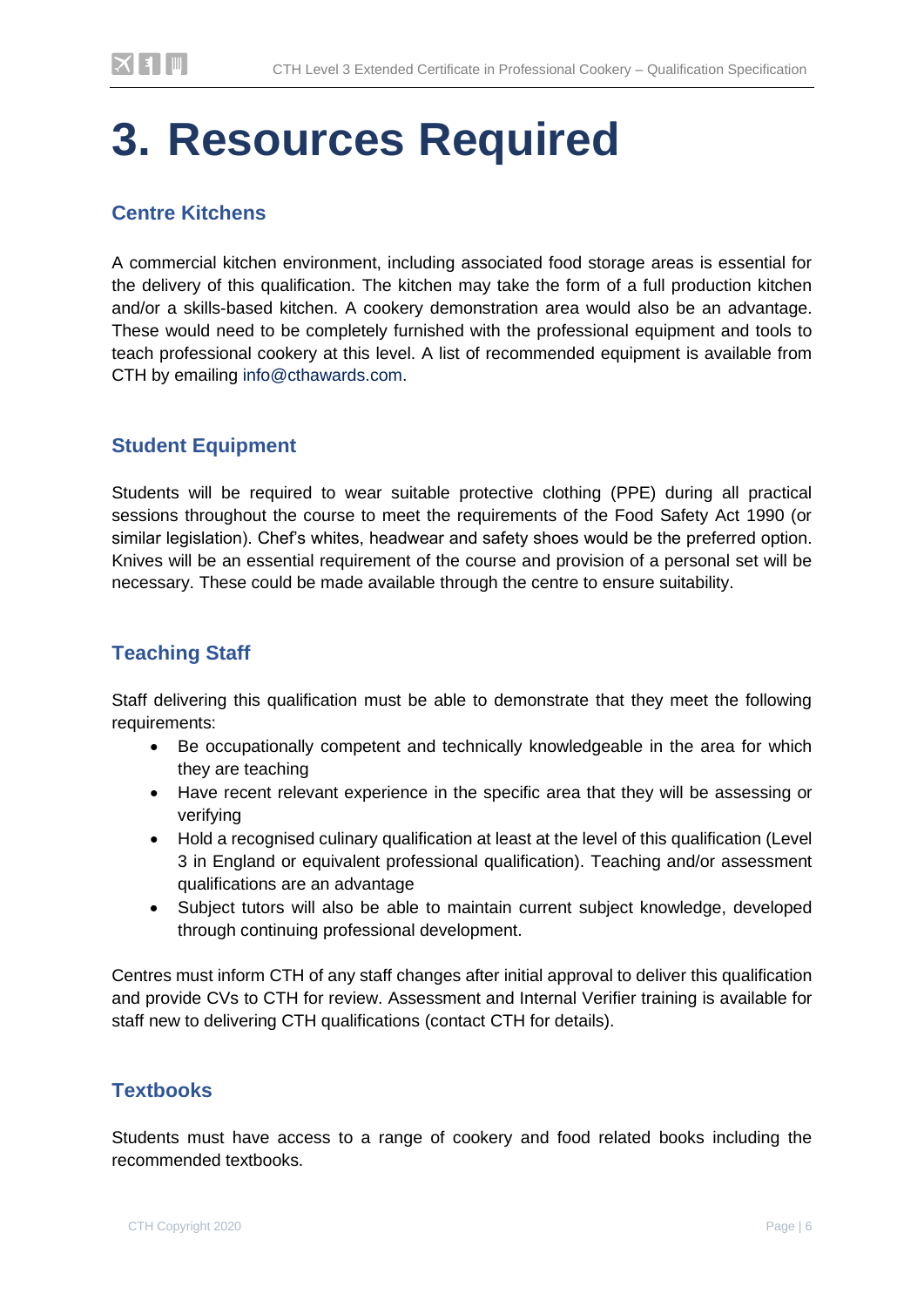### **CTH Resources**

Staff and students are provided with access to the CTH Members' website where additional resources are available. Logins are provided for centre staff, and for students after qualification registration. Any issues with access should be notified to: info@cthawards.com.

### **Computer Facilities with Internet Access, Printers**

Staff and students require access to these facilities for learning, teaching, assessment and course administration.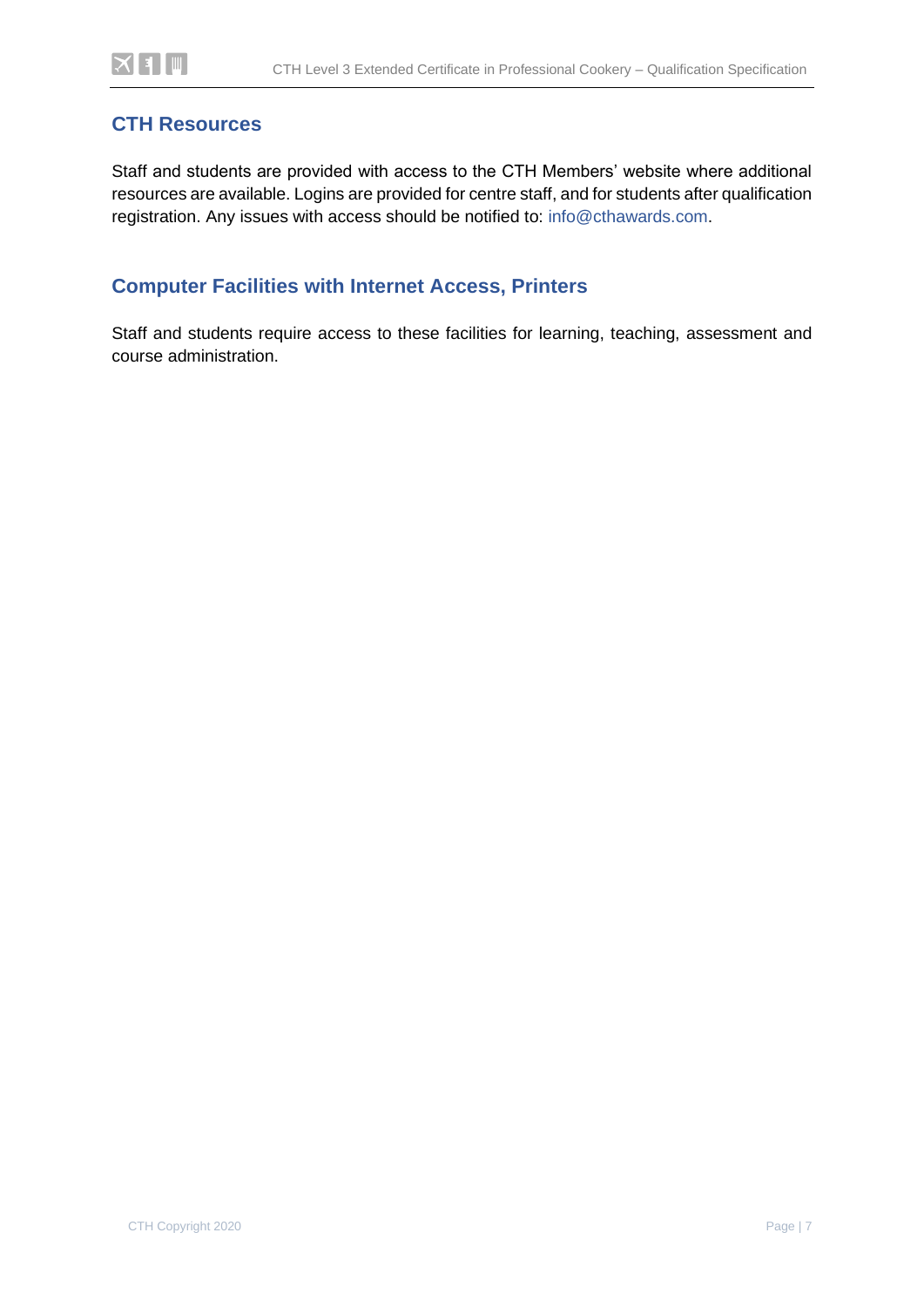# **4. CTH Support**

CTH employs specialist staff with both considerable culinary experience and assessment expertise, who are available to offer advice and guidance to both prospective and approved centres. A skype conversation forms part of the accreditation process to ensure a full understanding of the requirements for the qualification and to assist with planning activities.

#### **CTH Delivery and Assessment Handbook**

Centres approved to deliver this qualification will be provided with a comprehensive Delivery and Assessment Handbook designed for the qualification delivery team of teaching staff, quality assurance staff and administrators.

#### **Recommended Resources**

- 1. Professional Chef Level 3 Diploma (2<sup>nd</sup> Edition) Gary Hunter & Terry Tinton Publisher: Cengage Learning EMEA ISBN-10: 1408064219
- 2. Practical Cookery for the Level 3 Advanced Technical Diploma in Professional Cookery David Foskett, Neil Rippington, Steve Thorpe, Patricia Paskins Publisher: Hodder Education (26 May 2017) ISBN-10: 1510401857 ISBN-13: 978-1510401853

#### **Assessment Opportunities**

CTH offers up to four assessment opportunities each year, with associated Exam Boards and Certification. Contact CTH or see the CTH website for more details.

#### **Assessment Responsibilities**

Centres:

- Devise their own practical exams, which must be sent to CTH for approval 6 weeks in advance of proposed exam date/s.
- Mark all practical exams and assignments.
- Internal quality assurance: internally verify the marking of practical exams, recipe logs and assignments, using a sampling approach. Marks to be agreed by both Centre Marker and IV, if different.
- Send agreed internal marks and supporting evidence for a specified sample of learners (as indicated by the CTH Culinary Examiner) to CTH.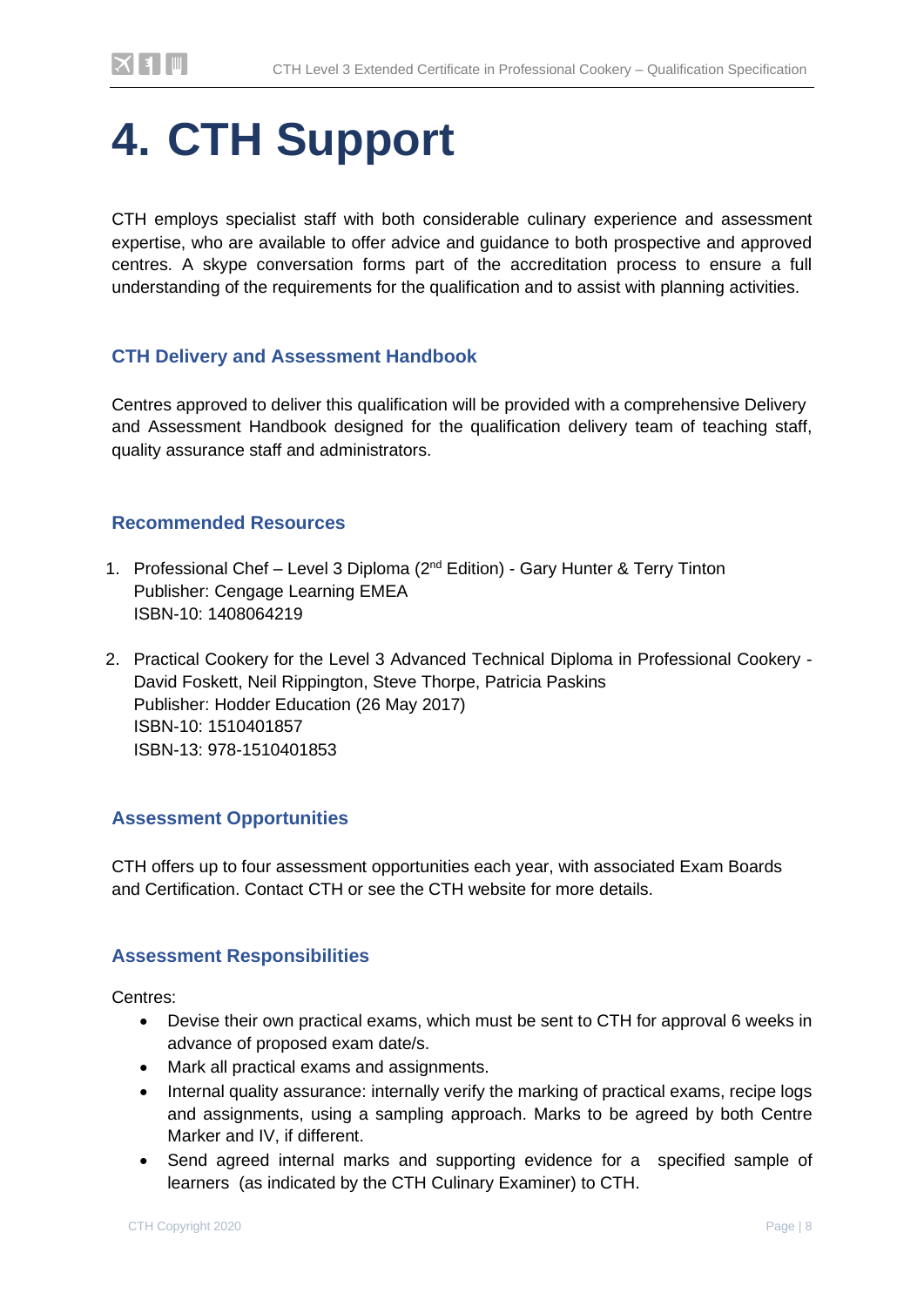#### **CTH**

- Approve centres' examination plans.
- External Quality Assurance: moderation of the mark sheets combined with the evidence for both assignment and practical exams.
- Review marks at an exam board with external examiners.
- Issue transcripts and final certificates.

#### **Internal Verification**

An internal verifier (IV) is a designated person, internal to the centre, who has responsibility for verifying and signing off the assessment outcomes and will have a good understanding of the units/qualifications being assessed.

The Centre internal verifier ensures the quality of the assessment process within the Centre. Internal verifiers must sample assessment decisions using a sampling plan, which takes into account a risk assessment, which has been conducted as part of the centre's internal QA strategy.

Internal verifiers should plan the observation of centre markers during their practical assessments, especially to support new centre markers, and provide constructive feedback.

More detailed information about the internal verification process for CTH Culinary qualifications is provided in a separate document.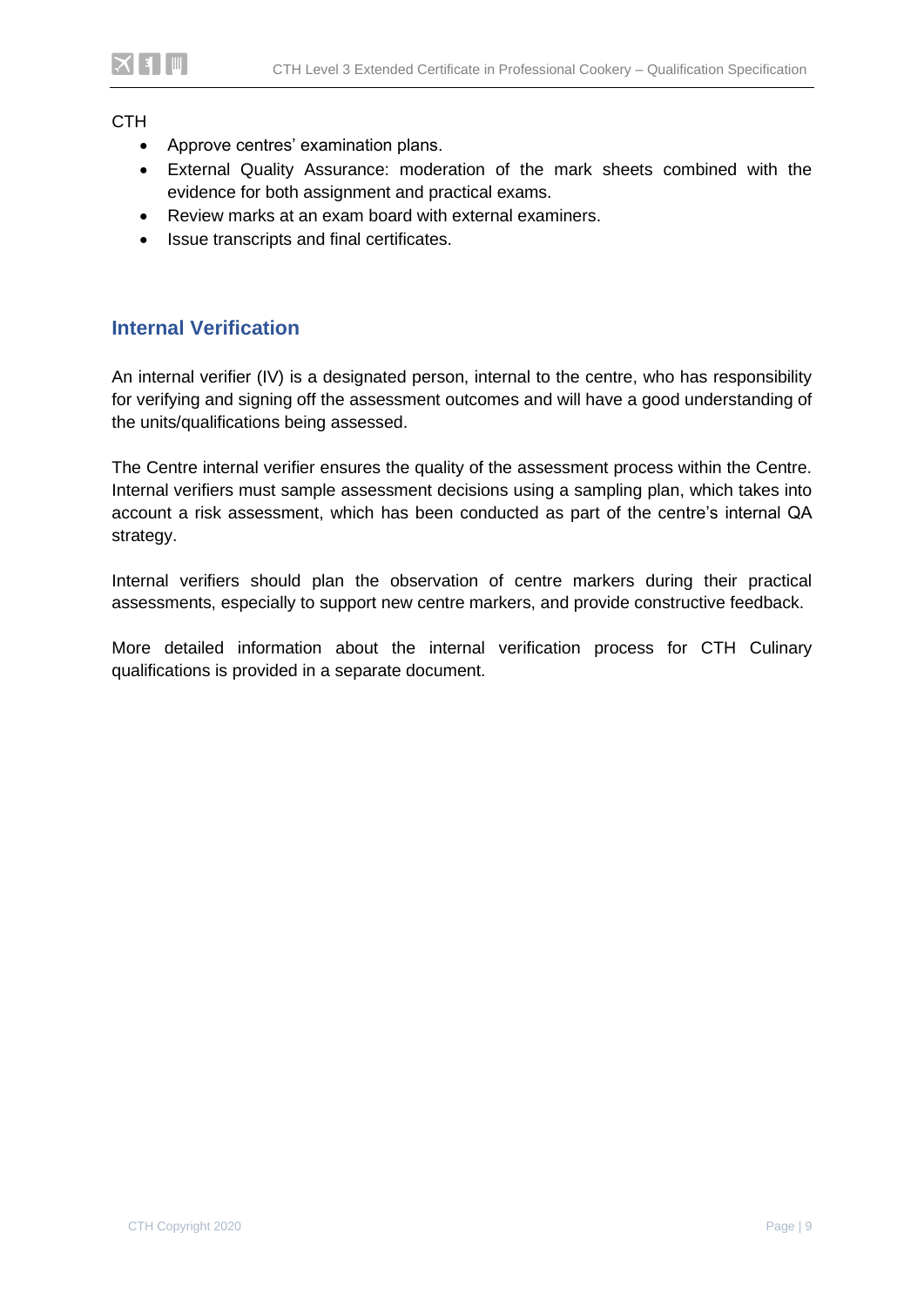# <span id="page-9-0"></span>**5.Qualification Level, Size and Structure**

The Office of Qualifications and Examinations Regulation (Ofqual) regulates qualifications, examinations and assessments in England. Ofqual are responsible for maintaining standards and confidence in qualifications in England, including making sure that:

- Regulated qualifications reliably indicate the knowledge, skills and understanding students have demonstrated.
- Assessments and exams show what a student has achieved.
- People have confidence in the qualifications that Ofqual regulate.
- Students and teachers have information on the full range of qualifications that we regulate.

This qualification is included in the public Ofqual register of regulated qualifications; the recognition number or QAN is 603/1929/X. It is compliant with Ofqual Regulated Qualification Framework (RQF) requirements. These requirements and standard Level Descriptors are contained in an Ofqual publication Ofqual/15/5774, Qualification and Component Levels, available via gov.uk. The document URL is: https://dera.ioe.ac.uk/24327/1/qualification-andcomponent-levels.pdf

Ofqual regulated qualifications are recognised and trusted by parents, employers and educational establishments globally due to the stringent controls and quality assurance requirements Ofqual places on awarding organisations, qualifications and approved delivery centres.

### **Qualification Size**

The qualification is designed to be delivered in 200 hours of TQT (Total Qualification Time), of which 235 are Guided Learning Hours (GLH). Therefore, this Extended Certificate normally requires programmes of study that have been designed to include a minimum of the Guided Learning Hours shown above:

Total Qualification Time (TQT) is the total amount of time, in hours, expected to be spent by a learner to achieve a qualification.

Definitions:

• **Guided Learning Hours – GLH**  This is the amount of time the average student is expected to spend in supervised learning and practice but may vary by student.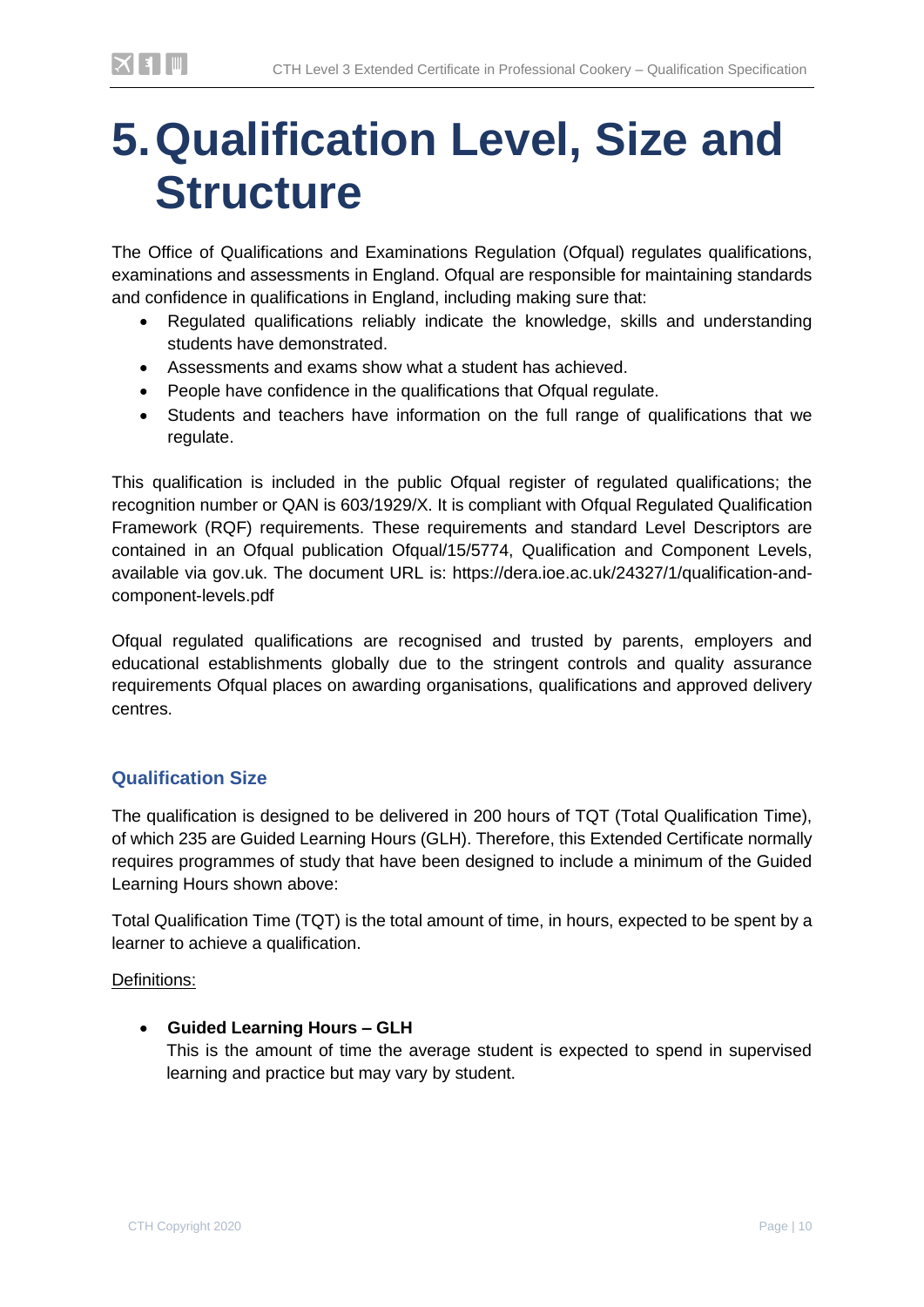#### • **Total Qualification Time – TQT**

TQT is made up of Guided Learning Hours plus all other time taken in preparation, study or any form of participation in education and training but not under the direct supervision of a lecturer or centre marker.

The following activities are indicative of those included in TQT:

- Guided Learning (GLH) when the tutor is present, e.g. cookery demonstrations, practical's, formal classes, lectures, seminars, tutorials, supervised assessment (e.g. exams or observed practical assessments).
- Independent and unsupervised learning or research.
- Unsupervised coursework, or directed activity.
- Watching pre-recorded webinars or podcasts.
- Compiling a portfolio of evidence.
- Self-study, visits, revision and time spent on written assignments.

Candidates completing this qualification should be able to demonstrate their ability as independent learners.

#### **Qualification Level**

This qualification is at

• Level 3 on the Regulated Qualifications Framework in England (RQF).

CTH qualifications comply with level descriptors set by Ofqual, which are divided into two categories: 1° Knowledge and Understanding, 2° Skills. The descriptors below set out the generic knowledge and skills associated with the typical holder of a qualification at that level. The level descriptors are framed as outcomes and each category starts with a stem statement ("the holder can…") which then links into the outcomes associated with each level of the framework.

| Level 3 Knowledge descriptor:<br>The holder                                                                                                                                                                                      | Level 3 Skills descriptor:<br>The holder can                                                                                                                                                     |  |  |
|----------------------------------------------------------------------------------------------------------------------------------------------------------------------------------------------------------------------------------|--------------------------------------------------------------------------------------------------------------------------------------------------------------------------------------------------|--|--|
| factual, procedural and theoretical<br>Has<br>$\bullet$<br>knowledge and understanding of a subject or<br>field of work to complete tasks and address<br>problems that while well-defined,<br>may be<br>complex and non-routine. | Identify, select and use appropriate<br>$\bullet$<br>cognitive and practical skills, methods<br>and procedures to address problems that<br>while well-defined, may be complex and<br>non-routine |  |  |
| Can interpret and evaluate relevant information<br>$\bullet$<br>and ideas.                                                                                                                                                       | Use appropriate investigation to inform<br>$\bullet$<br>actions.                                                                                                                                 |  |  |
| Is aware of the nature of the area of study or<br>$\bullet$<br>work.                                                                                                                                                             | Review how effective methods<br>and<br>$\bullet$<br>actions have been.                                                                                                                           |  |  |
| Is aware of different perspectives or approaches<br>$\bullet$                                                                                                                                                                    |                                                                                                                                                                                                  |  |  |

within the area of study or work.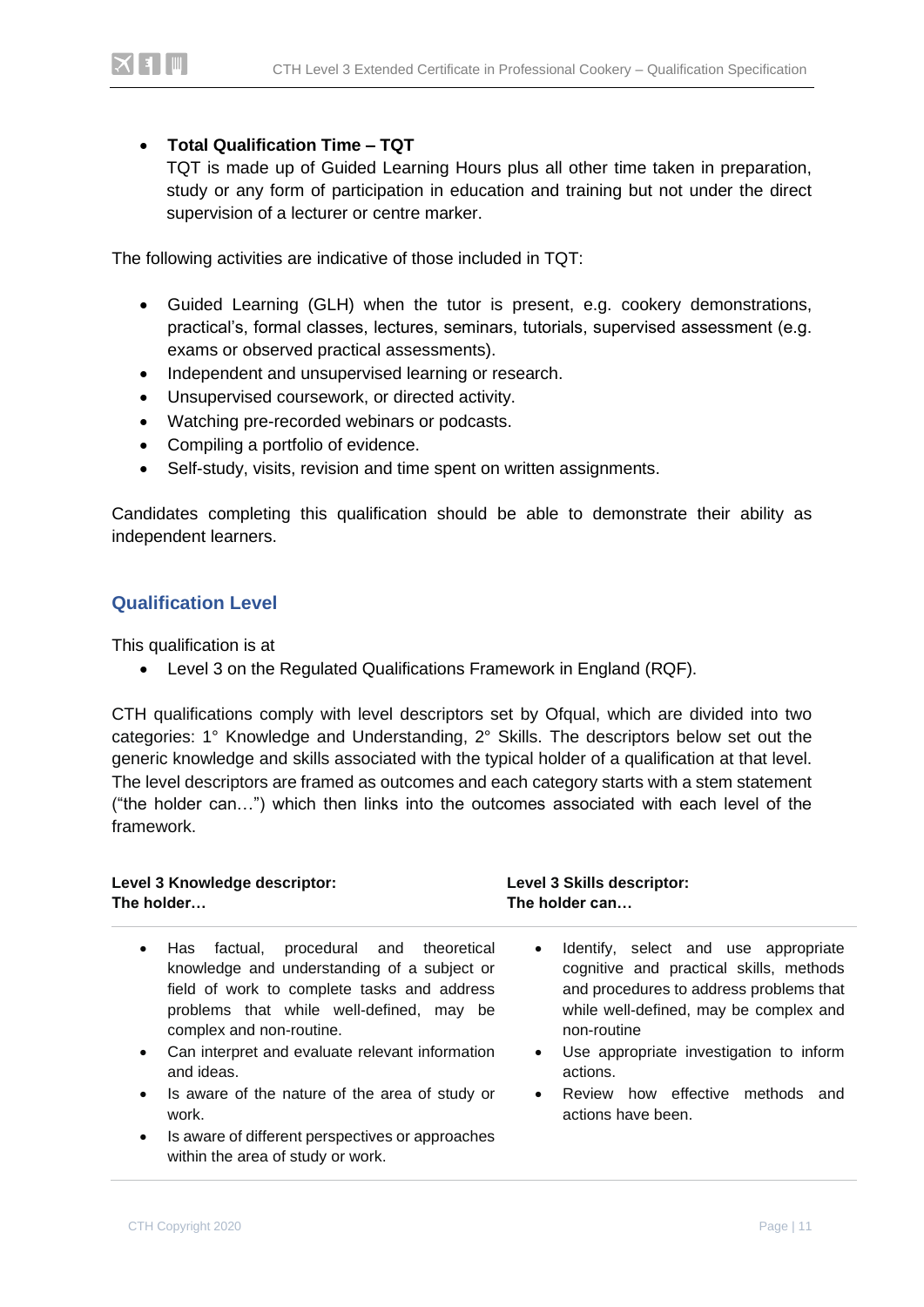### **Qualification Structure**

The qualification, units and TQT for the CTH Level 3 Extended Certificate in Professional Cookery are set out in the following table. Further details of each unit are included later in the specification.

#### **Level 3 Extended Certificate in Professional Cookery**

**Students must achieve:**

• All 7 units, providing 30 credits, of which 29 credits are at level 3 and 1 credit is at level 2.

| <b>Credit Value (CV): 30</b>                          | QAN: 603/1929/X                           |
|-------------------------------------------------------|-------------------------------------------|
| <b>Guided Learning Hours (GLH) for qualification:</b> | <b>Total Qualification Time (TQT) for</b> |
| 235 Hours                                             | qualification: 300 Hours                  |

**Mandatory Units**

| <b>Unit Title</b><br><b>Unit Code</b>       |                                                                                                | L              | CV             | <b>GLH</b> | <b>URN</b> | <b>Assessment</b><br><b>Method</b> |  |
|---------------------------------------------|------------------------------------------------------------------------------------------------|----------------|----------------|------------|------------|------------------------------------|--|
| <b>PCVSS</b>                                | Techniques and skills in preparation,<br>cooking and finishing vegetables,<br>sauces and soups | 3              | 5              | 42         | M/508/0673 | Recipe log and<br>practical exam   |  |
| <b>PCPMG</b>                                | Techniques and skills in preparation,<br>cooking and finishing poultry, meat<br>and game       | 3              | 5              | 42         | T/508/0674 | Recipe log and<br>practical exam   |  |
| <b>PCFFS</b>                                | Techniques and skills in preparation,<br>cooking and finishing fish and<br>shellfish           | 3              | 5              | 42         | A/508/0675 | Recipe log and<br>practical exam   |  |
| <b>PCCHD</b>                                | Techniques and skills in producing<br>frozen, cold and hot desserts                            | 3              | 5              | 42         | F/508/0676 | Recipe log and<br>practical exam   |  |
| <b>PCBBP</b>                                | Techniques and skills in baking and<br>baked products                                          | 3              | 5              | 42         | J/508/0677 | Recipe log and<br>practical exam   |  |
| <b>FSH</b>                                  | Food safety and hygiene                                                                        | $\overline{2}$ | $\mathbf{1}$   | 11         | K/615/8295 | Practical exam<br>and theory test  |  |
| <b>MP</b>                                   | Menu planning                                                                                  | 3              | $\overline{4}$ | 14         | H/615/8294 | Assignment or<br>project           |  |
| <b>Extended Certificate Total (7 units)</b> |                                                                                                |                | 30             | 235        |            |                                    |  |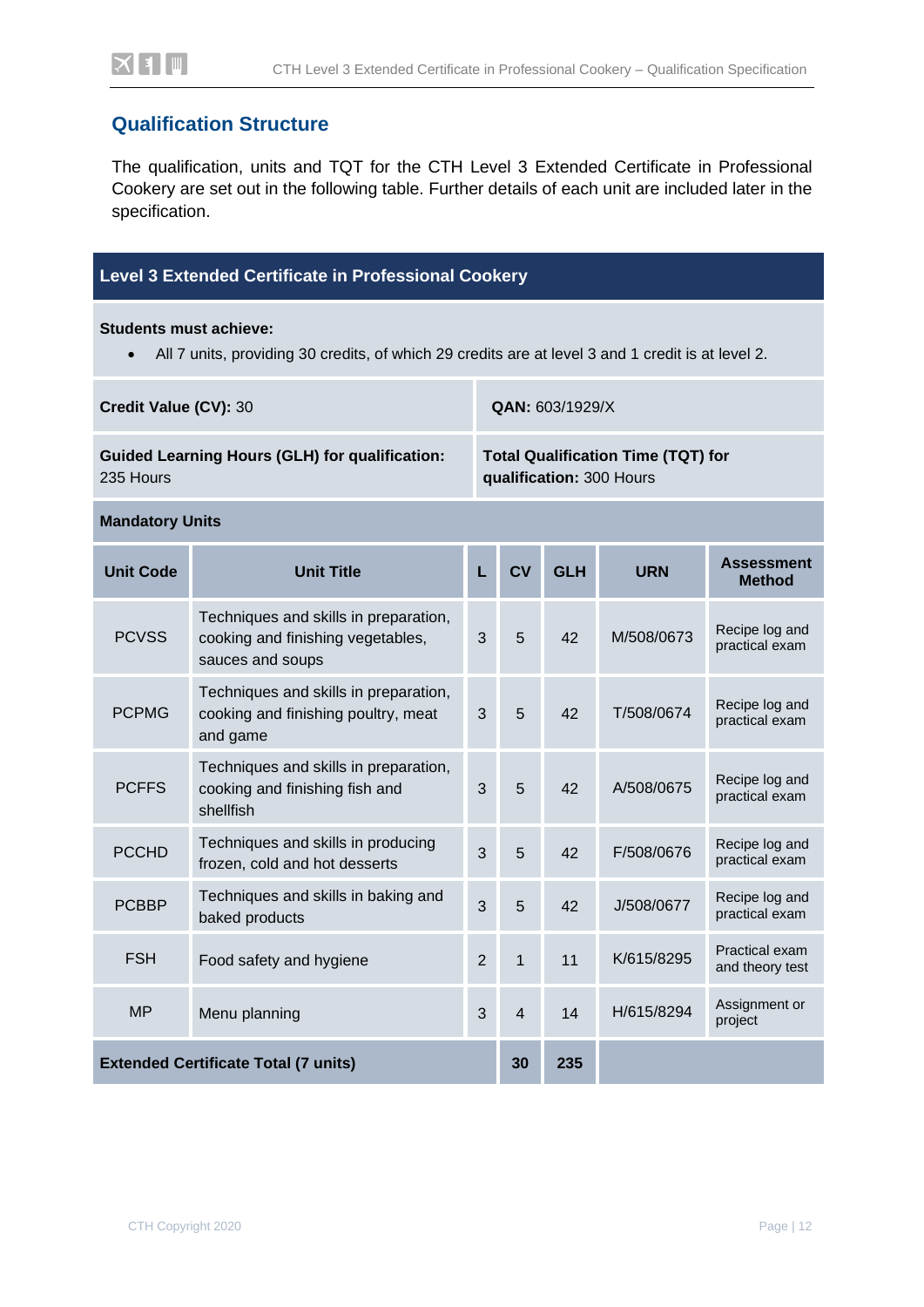# <span id="page-12-0"></span>**6.Qualification Grading Criteria**

### **Unit Grades**

#### Recipe Log Requirement

A completed recipe log demonstrating full coverage of the minimum unit content is a requirement for all units assessed by practical examinations, apart from the food safety and hygiene unit.

#### All Mandatory Units

The units of this qualification assessed by practical examinations are marked out of 100 and graded as shown in the table below.

When assessing these units, Centre Markers must make sure students prepare, cook and produce successfully all parts of the dishes involved in each unit before allocating a grade for the relevant units.

| Fail         | <b>Pass</b>   | Merit           | <b>Distinction</b> |
|--------------|---------------|-----------------|--------------------|
| 0 - 54 marks | 55 - 69 Marks | $70 - 84$ Marks | 85+ Marks          |

The mark sheets are available at the end of each unit chapter. These are completed by centres and externally verified by CTH in conjunction with all other evidence.

Note that the online test will assess the theory part of the food safety and hygiene unit. This theory exam is a pass-fail test and no grade will be awarded for it. A pass mark of 80% is required to successfully pass the test.

### **Qualification Grading**

Individual units can be graded as either Fail, Pass, Merit or Distinction. The overall qualification is subject to grading. The qualification is achieved at Pass, Merit or Distinction level.

In terms of certification, this means that students will receive a transcript of their results that recognises their level of achievement for each unit, together with a final qualification certificate and overall grade.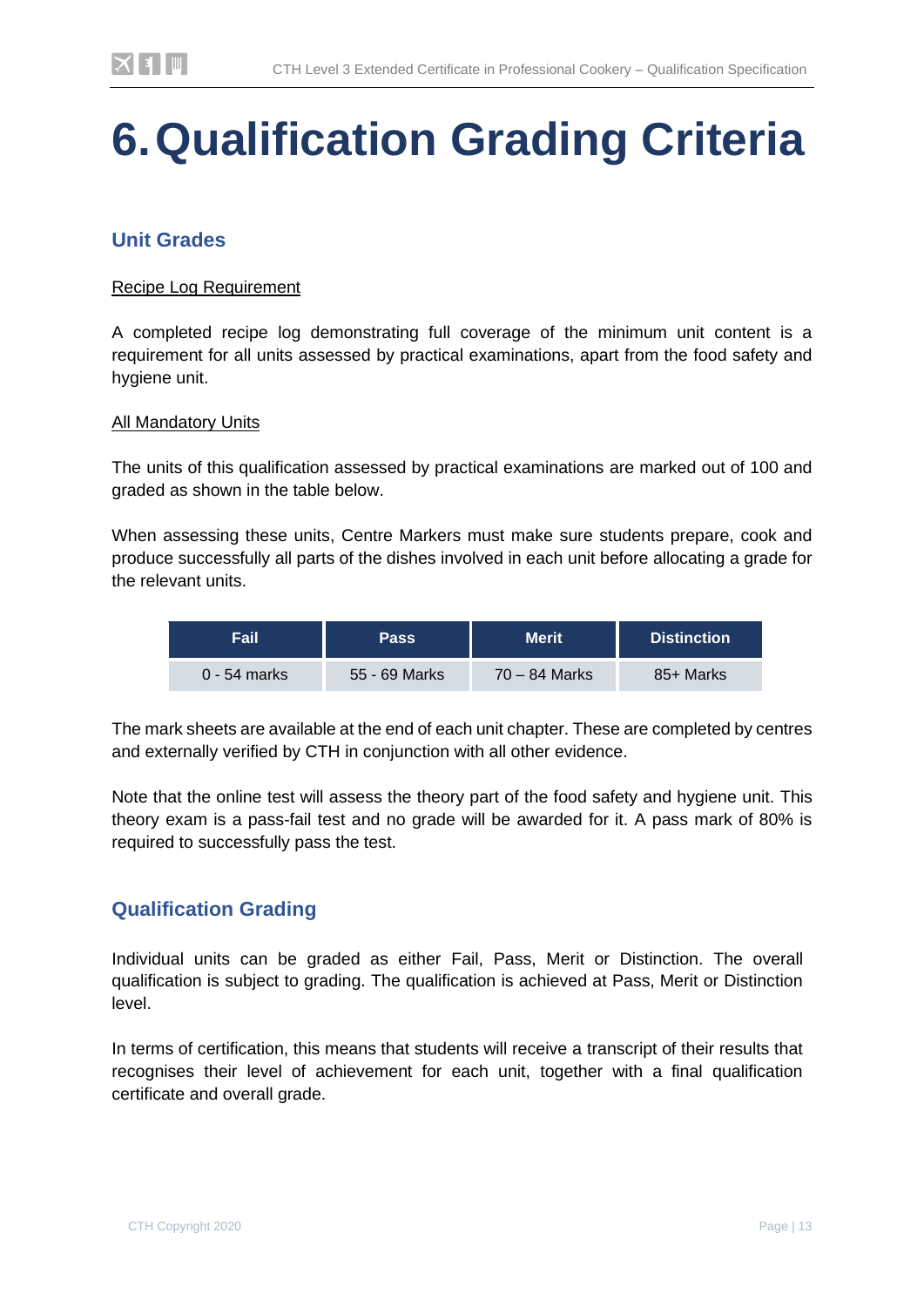# <span id="page-13-0"></span>**7.Assessment Methodology**

The units of CTH Level 3 Extended Certificate in Professional Cookery are assessed by two practical examinations, one online theory test assessing the Assessment Criteria of the food safety and hygiene unit, and one written assignment or project.

Centres staff are responsible for setting the practical examinations, which must be sent to CTH for approval six weeks before the exam date. Teaching staff will assess students' practical work, and centres must also allocate an internal verifier who will assure the quality of the assessment processes. CTH can provide training and guidance on the assessment requirements and process.

CTH will set and provide the written assignment instructions. Centres will initially mark and internally verify them before electronically submitting them to CTH with completed mark sheets for moderation.

Six of the seven mandatory units will be assessed within two practical exams. Each unit carries an equal weighting within the qualification. All units must be passed to achieve the qualification.

CTH will review electronic evidence of all student work submitted by centres and moderate the centre-assessed and verified assessments. For new centres this will be based on a 100% sample of work, reducing over time.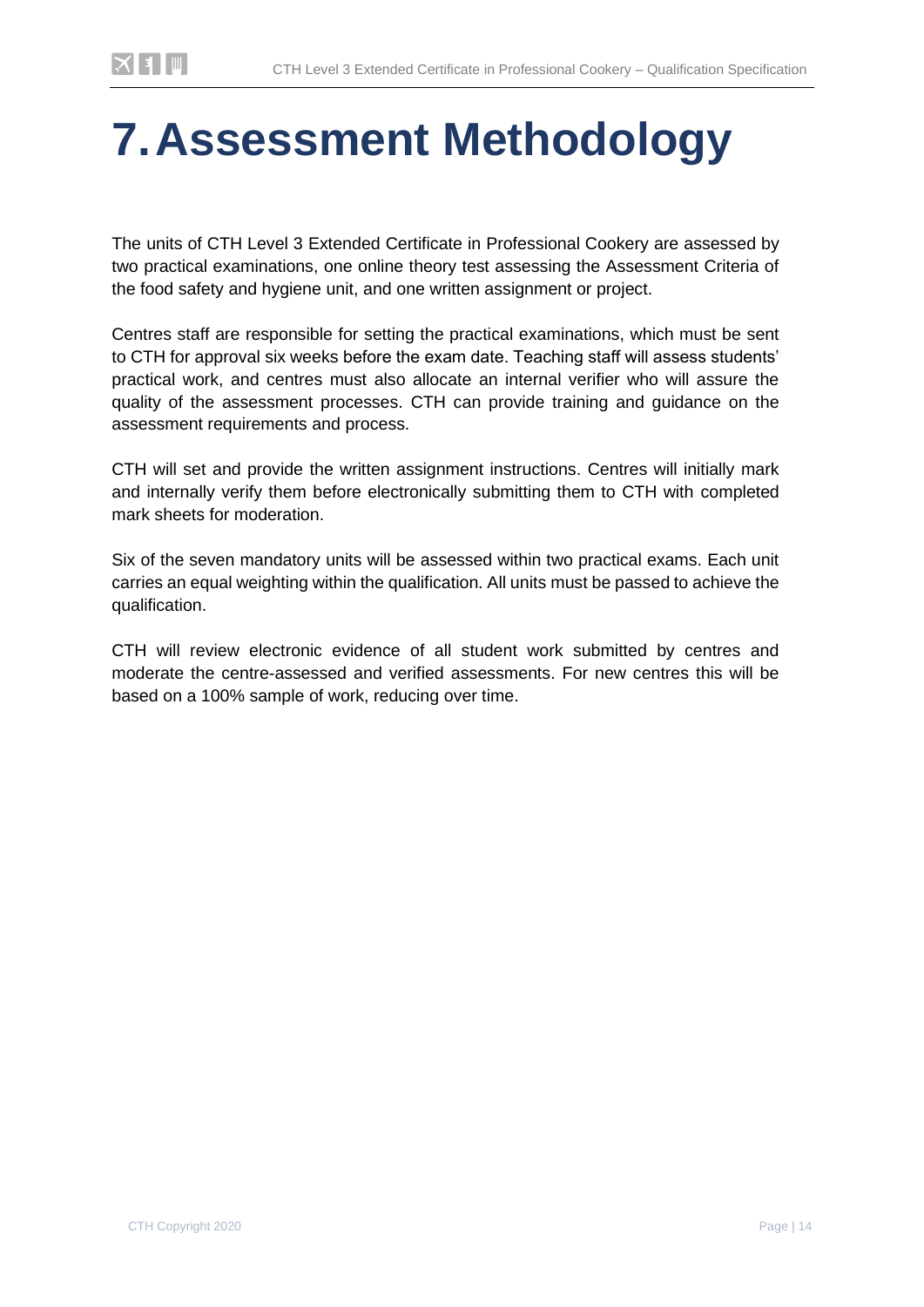# <span id="page-14-0"></span>**8.Qualification Units**

| Techniques and Skills in Preparation, Cooking and Finishing Vegetables, Sauces<br>and Soups |                                                                                                                                                                                                                                                         |                      |              |  |  |  |
|---------------------------------------------------------------------------------------------|---------------------------------------------------------------------------------------------------------------------------------------------------------------------------------------------------------------------------------------------------------|----------------------|--------------|--|--|--|
| <b>Ofqual Unit Ref No.</b>                                                                  | M/508/0673                                                                                                                                                                                                                                              | <b>CTH Unit Ref:</b> | <b>PCVSS</b> |  |  |  |
| <b>Unit Purpose and</b><br>Aim(s)                                                           | This unit aims to develop the skills required to prepare, cook and finish<br>vegetables, sauces and soups using a range of techniques and<br>equipment. Students are expected to demonstrate precision and work<br>to timescales when completing tasks. |                      |              |  |  |  |
| Unit Level                                                                                  | 3                                                                                                                                                                                                                                                       |                      |              |  |  |  |

| <b>Unit Size</b>       | <b>Guided Learning</b><br>Hours (GLH) | 42 Hours | <b>Credit Value:</b><br>(1 credit is 10 hours)<br>total study/TQT) | 5 Credits |
|------------------------|---------------------------------------|----------|--------------------------------------------------------------------|-----------|
| Unit Assessment is by: | Recipe log and practical examination. |          |                                                                    |           |

| <b>Learning Outcome 1</b> | Prepare vegetables, sauces and soups for cooking and finishing<br>using a range of techniques and skills. |
|---------------------------|-----------------------------------------------------------------------------------------------------------|
|---------------------------|-----------------------------------------------------------------------------------------------------------|

#### **Assessment Criteria**

- 1.1 Select the type and quantity of ingredients required for the dish.
- 1.2 Check the ingredients to ensure they meet quality standards.
- 1.3 Select preparation methods suitable for the requirements of the dish.
- 1.4 Prepare the ingredients to maintain the quality and meet the requirements of the dish.

| <b>Learning Outcome 2</b> | Cook vegetables, sauces and soups for finishing using a range of<br>techniques and skills. |
|---------------------------|--------------------------------------------------------------------------------------------|
|                           |                                                                                            |

#### **Assessment Criteria**

- 2.1 Select methods of cookery, which meet the requirements of the dish.
- 2.2 Use methods of cookery, which meet the requirements of the dish.

| <b>Learning Outcome 3</b> | Finish vegetables, sauces and soups using a range of techniques<br>and skills. |
|---------------------------|--------------------------------------------------------------------------------|
|---------------------------|--------------------------------------------------------------------------------|

#### **Assessment Criteria**

- 3.1 Finish the dish to agreed quality standard.
- 3.2 Serve the finished dish in an appropriate manner.
- 3.3 Demonstrate professional, safe and hygienic kitchen practices.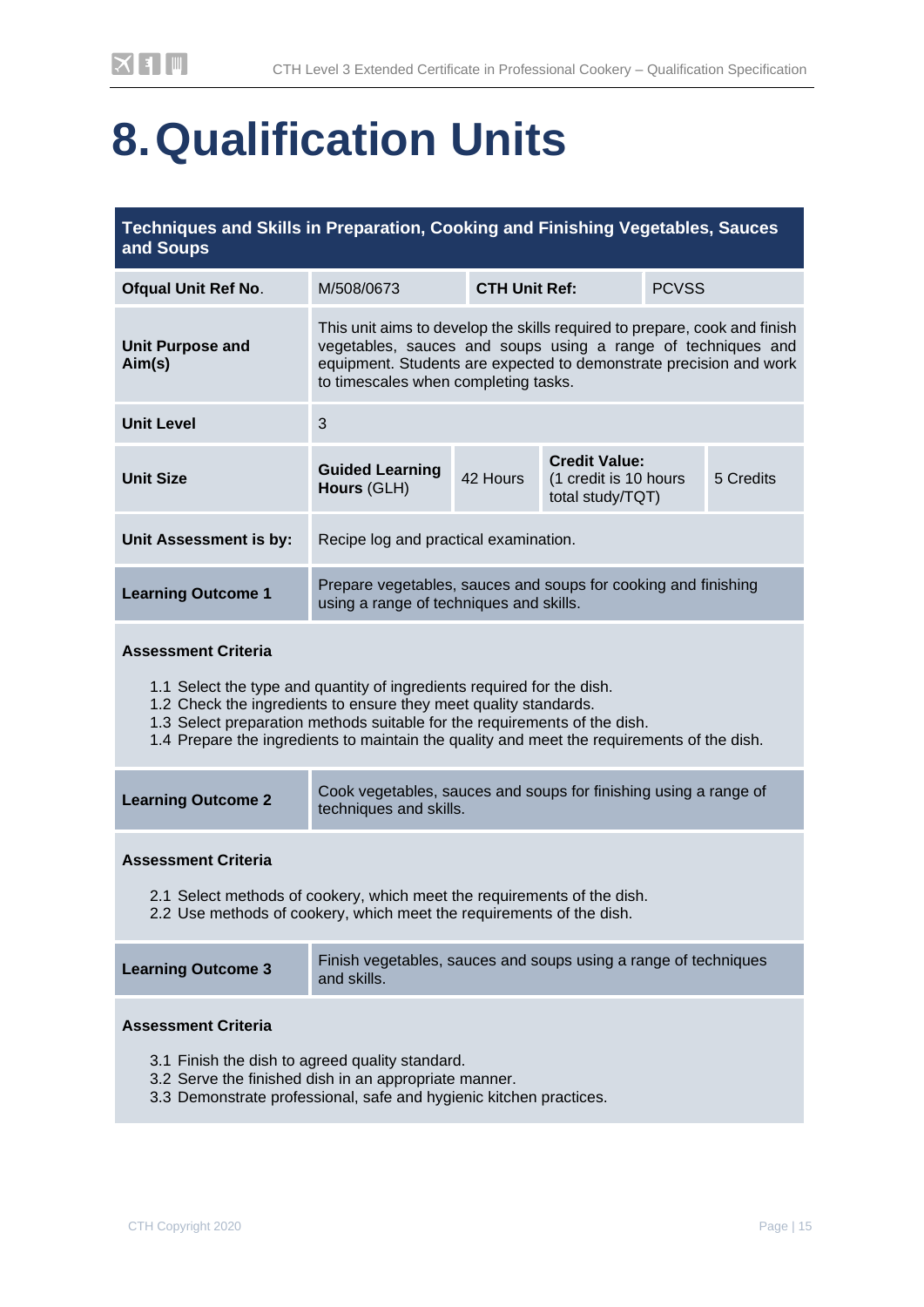<span id="page-15-0"></span>

| Techniques and Skills in Preparation, Cooking and Finishing Poultry, Meat and<br>Game                                                                                                                                                                    |                                                                                                                                                                                                                                                                                                                                                                                             |                                      |                                                                   |  |           |
|----------------------------------------------------------------------------------------------------------------------------------------------------------------------------------------------------------------------------------------------------------|---------------------------------------------------------------------------------------------------------------------------------------------------------------------------------------------------------------------------------------------------------------------------------------------------------------------------------------------------------------------------------------------|--------------------------------------|-------------------------------------------------------------------|--|-----------|
| <b>Ofqual Unit Ref No.</b>                                                                                                                                                                                                                               | T/508/0674                                                                                                                                                                                                                                                                                                                                                                                  | <b>CTH Unit Ref:</b><br><b>PCPMG</b> |                                                                   |  |           |
| <b>Unit Purpose and</b><br>Aim(s)                                                                                                                                                                                                                        | This unit aims to develop the skills required to prepare, cook and finish<br>poultry, meat and game using a range of techniques using precision<br>speed and control in existing skills and develop more advanced skills<br>and techniques. Students are expected to demonstrate that they can<br>select, correct use, maintain and store all equipment including any<br>specialised tools. |                                      |                                                                   |  |           |
| <b>Unit Level</b>                                                                                                                                                                                                                                        | 3                                                                                                                                                                                                                                                                                                                                                                                           |                                      |                                                                   |  |           |
| <b>Unit Size</b>                                                                                                                                                                                                                                         | <b>Guided Learning</b><br>Hours (GLH)                                                                                                                                                                                                                                                                                                                                                       | 42 Hours                             | <b>Credit Value:</b><br>(1 credit is 10 hours<br>total study/TQT) |  | 5 Credits |
| Unit Assessment is by:                                                                                                                                                                                                                                   | Recipe log and practical examination.                                                                                                                                                                                                                                                                                                                                                       |                                      |                                                                   |  |           |
| <b>Learning Outcome 1</b>                                                                                                                                                                                                                                | Prepare poultry, meat and game for cooking and finishing using a<br>range of techniques and skills.                                                                                                                                                                                                                                                                                         |                                      |                                                                   |  |           |
| <b>Assessment Criteria</b><br>standards.<br>the dish.                                                                                                                                                                                                    | 1.1 Select the type and quantity of poultry, meat or game required for the dish.<br>1.2 Check the poultry, meat or game to ensure they meet requirements and quality<br>1.3 Select preparation methods suitable for the requirements of the dish.<br>1.4 Prepare the poultry, meat or game to maintain the quality and meet the requirements of                                             |                                      |                                                                   |  |           |
| <b>Learning Outcome 2</b>                                                                                                                                                                                                                                | Cook poultry, meat and game for finishing using a range of techniques<br>and skills.                                                                                                                                                                                                                                                                                                        |                                      |                                                                   |  |           |
| <b>Assessment Criteria</b><br>2.1 Select methods of cookery which meet the requirements of the dish.<br>2.2 Use methods of cookery which meet the requirements of the dish.                                                                              |                                                                                                                                                                                                                                                                                                                                                                                             |                                      |                                                                   |  |           |
| <b>Learning Outcome 3</b>                                                                                                                                                                                                                                | Finish poultry, meat and game using a range of techniques and skills.                                                                                                                                                                                                                                                                                                                       |                                      |                                                                   |  |           |
| <b>Assessment Criteria</b><br>3.1 Finish the poultry, meat or game dish to agreed quality standard.<br>3.2 Serve the finished poultry, meat or game dish in an appropriate manner.<br>3.3 Demonstrate professional, safe and hygienic kitchen practices. |                                                                                                                                                                                                                                                                                                                                                                                             |                                      |                                                                   |  |           |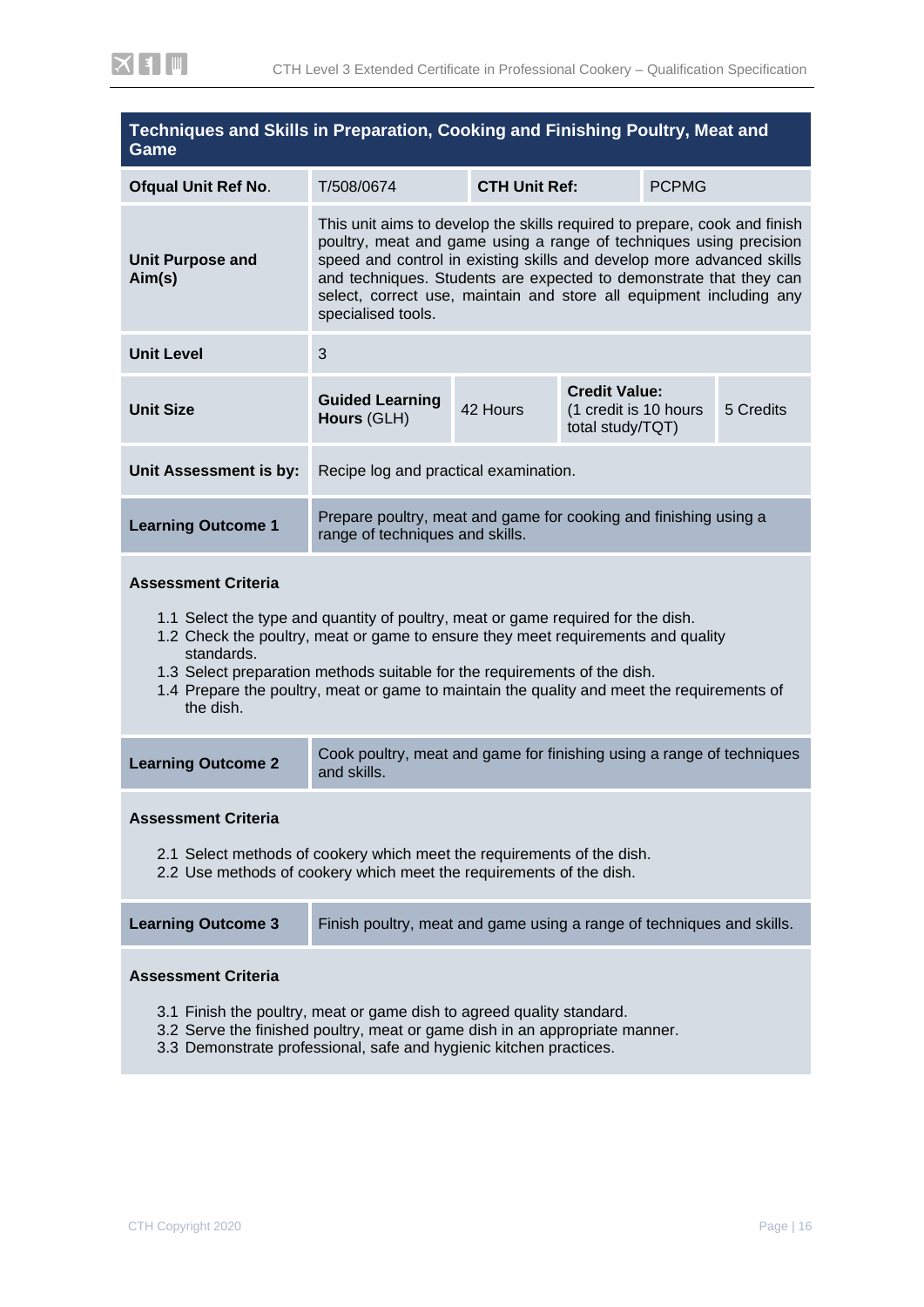<span id="page-16-0"></span>

| Techniques and Skills in Preparation, Cooking and Finishing Fish and Shellfish |                                                                                                                                                                                                                                                                                                                                                                                         |                                      |  |  |  |  |
|--------------------------------------------------------------------------------|-----------------------------------------------------------------------------------------------------------------------------------------------------------------------------------------------------------------------------------------------------------------------------------------------------------------------------------------------------------------------------------------|--------------------------------------|--|--|--|--|
| <b>Ofqual Unit Ref No.</b>                                                     | A/508/0675                                                                                                                                                                                                                                                                                                                                                                              | <b>CTH Unit Ref:</b><br><b>PCFFS</b> |  |  |  |  |
| <b>Unit Purpose and</b><br>Aim(s)                                              | This unit aims to develop the skills required to prepare, cook and finish<br>fish and shellfish using a range of techniques using precision speed<br>and control in existing skills and develop more advanced skills and<br>techniques. Students are expected to demonstrate that they can select,<br>correct use, maintain and store all equipment including any specialised<br>tools. |                                      |  |  |  |  |
| <b>Unit Level</b>                                                              | 3                                                                                                                                                                                                                                                                                                                                                                                       |                                      |  |  |  |  |
| <b>Unit Size</b>                                                               | <b>Credit Value:</b><br><b>Guided Learning</b><br>42 Hours<br>(1 credit is 10 hours)<br>5 Credits<br>Hours (GLH)<br>total study/TQT)                                                                                                                                                                                                                                                    |                                      |  |  |  |  |
| Unit Assessment is by:                                                         | Recipe log and practical examination.                                                                                                                                                                                                                                                                                                                                                   |                                      |  |  |  |  |
| <b>Learning Outcome 1</b>                                                      | Prepare fish and shellfish for cooking and finishing using a range of<br>techniques and skills.                                                                                                                                                                                                                                                                                         |                                      |  |  |  |  |
|                                                                                |                                                                                                                                                                                                                                                                                                                                                                                         |                                      |  |  |  |  |

#### **Assessment Criteria**

- 1.1 Select the type and quantity of fish and shellfish required for the dish.
- 1.2 Check the fish and shellfish to ensure they meet requirements and quality standards.
- 1.3 Select preparation methods suitable for the requirements of the dish.
- 1.4 Prepare the fish and shellfish to maintain the quality and meet the requirements of the dish.

| <b>Learning Outcome 2</b> | Cook fish and shellfish for finishing using a range of techniques and<br>skills. |
|---------------------------|----------------------------------------------------------------------------------|
|---------------------------|----------------------------------------------------------------------------------|

#### **Assessment Criteria**

- 2.1 Select methods of cookery which meet the requirements of the dish.
- 2.2 Use methods of cookery which meet the requirements of the dish.

| <b>Learning Outcome 3</b> | Finish fish and shellfish dishes using a range of techniques and skills. |
|---------------------------|--------------------------------------------------------------------------|
|---------------------------|--------------------------------------------------------------------------|

#### **Assessment Criteria**

- 3.1 Finish the fish and shellfish dish to agreed quality standard.
- 3.2 Serve the finished fish and shellfish dish in an appropriate manner.
- 3.3 Demonstrate professional, safe and hygienic kitchen practices.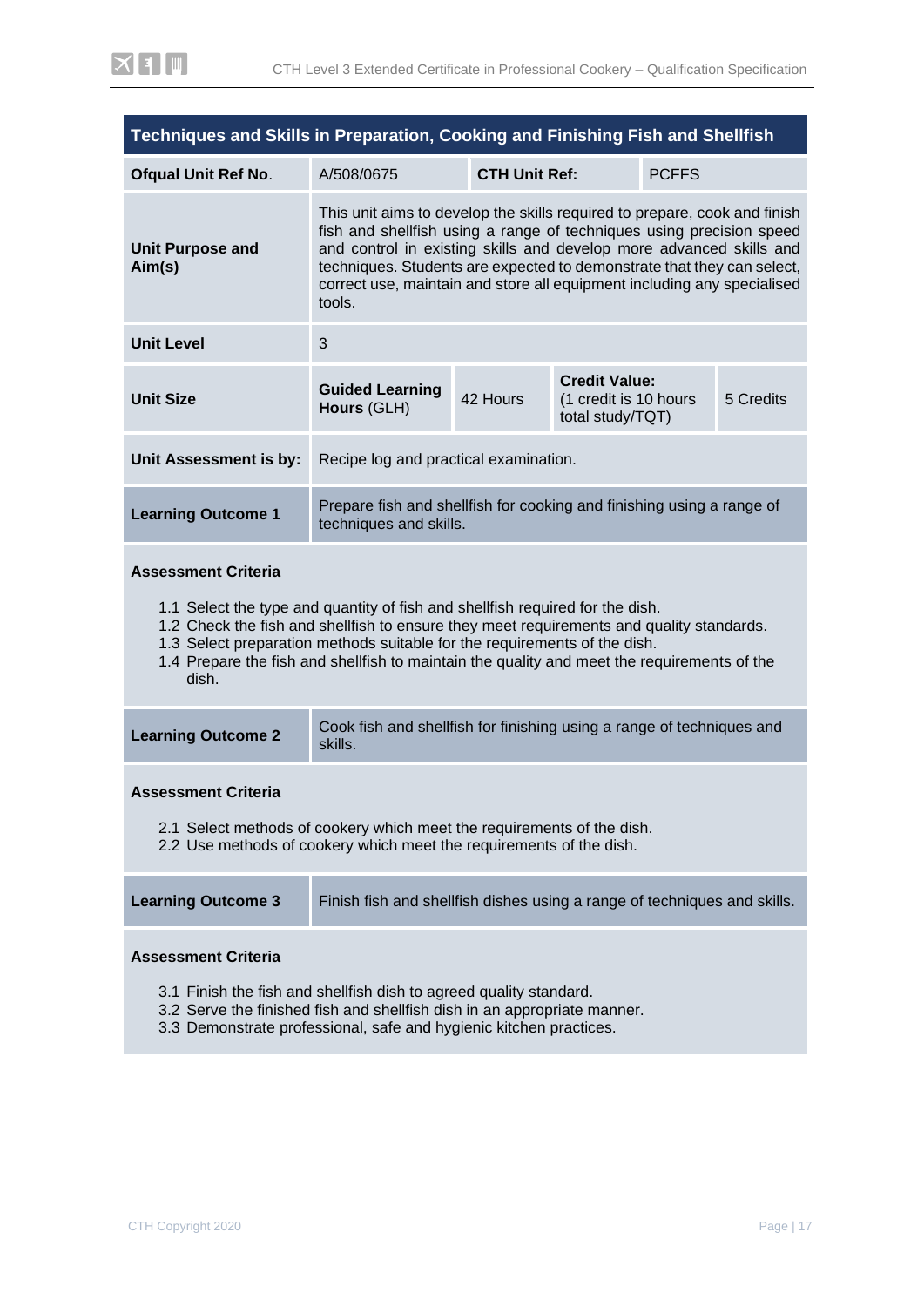<span id="page-17-0"></span>

| Techniques and Skills in Producing Frozen, Cold and Hot Desserts                                                                                                                                                                                                                                                                                                     |                                                                                                                                                                                                                                                                                                                                                                                    |                                                                               |  |              |           |
|----------------------------------------------------------------------------------------------------------------------------------------------------------------------------------------------------------------------------------------------------------------------------------------------------------------------------------------------------------------------|------------------------------------------------------------------------------------------------------------------------------------------------------------------------------------------------------------------------------------------------------------------------------------------------------------------------------------------------------------------------------------|-------------------------------------------------------------------------------|--|--------------|-----------|
| <b>Ofqual Unit Ref No.</b>                                                                                                                                                                                                                                                                                                                                           | F/508/0676                                                                                                                                                                                                                                                                                                                                                                         | <b>CTH Unit Ref:</b>                                                          |  | <b>PCCHD</b> |           |
| <b>Unit Purpose and</b><br>Aim(s)                                                                                                                                                                                                                                                                                                                                    | This unit aims to develop the skills required to producing frozen cold<br>and hot desserts using a range of techniques using precision speed<br>and control in existing skills and develop more advanced skills and<br>techniques. Students are expected to demonstrate that they can select,<br>correct use, maintain and store all equipment including any specialised<br>tools. |                                                                               |  |              |           |
| <b>Unit Level</b>                                                                                                                                                                                                                                                                                                                                                    | 3                                                                                                                                                                                                                                                                                                                                                                                  |                                                                               |  |              |           |
| <b>Unit Size</b>                                                                                                                                                                                                                                                                                                                                                     | <b>Guided Learning</b><br>Hours (GLH)                                                                                                                                                                                                                                                                                                                                              | <b>Credit Value:</b><br>42 Hours<br>(1 credit is 10 hours<br>total study/TQT) |  |              | 5 Credits |
| Unit Assessment is by:                                                                                                                                                                                                                                                                                                                                               |                                                                                                                                                                                                                                                                                                                                                                                    | Recipe log and practical examination.                                         |  |              |           |
| <b>Learning Outcome 1</b>                                                                                                                                                                                                                                                                                                                                            | Prepare frozen, cold and hot desserts for cooking and finishing using<br>a range of techniques and skills.                                                                                                                                                                                                                                                                         |                                                                               |  |              |           |
| <b>Assessment Criteria</b><br>1.1 Select the type and quantity of ingredients required for the dish.<br>1.2 Check the ingredients to ensure they meet requirements and quality standards.<br>1.3 Select preparation methods suitable for the requirements of the dish.<br>1.4 Prepare the ingredients to maintain the quality and meet the requirements of the dish. |                                                                                                                                                                                                                                                                                                                                                                                    |                                                                               |  |              |           |
| <b>Learning Outcome 2</b>                                                                                                                                                                                                                                                                                                                                            | Cook frozen, cold and hot desserts for finishing using a range of<br>techniques and skills.                                                                                                                                                                                                                                                                                        |                                                                               |  |              |           |
| <b>Assessment Criteria</b><br>2.1 Select methods of cookery, which meet the requirements of the dish.<br>2.2 Use methods of cookery, which meet the requirements of the dish.                                                                                                                                                                                        |                                                                                                                                                                                                                                                                                                                                                                                    |                                                                               |  |              |           |
| <b>Learning Outcome 3</b>                                                                                                                                                                                                                                                                                                                                            | Finish frozen, cold and hot desserts using a range of techniques and<br>skills.                                                                                                                                                                                                                                                                                                    |                                                                               |  |              |           |
| <b>Assessment Criteria</b><br>3.1 Finish the dish to agreed quality standard.<br>3.2 Serve the finished dish to agreed quality standard and at an appropriate temperature.                                                                                                                                                                                           |                                                                                                                                                                                                                                                                                                                                                                                    |                                                                               |  |              |           |

3.3 Demonstrate professional, safe and hygienic kitchen practices.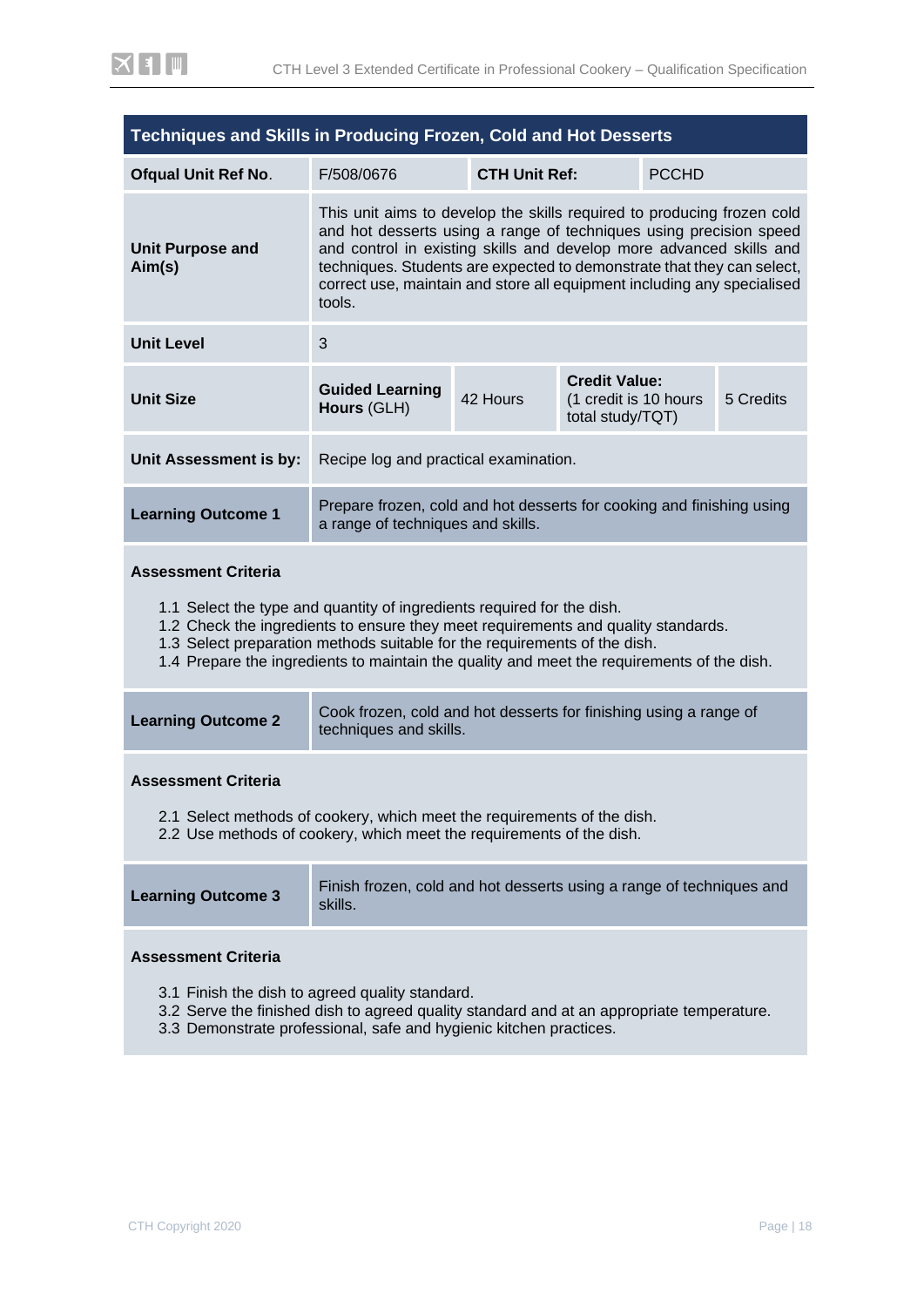<span id="page-18-0"></span>

| <b>Techniques and Skills in Baking and Baked Products</b> |                                                                                                                                                                                                                                                                                                                                                                                                          |                      |                                                                    |              |           |  |
|-----------------------------------------------------------|----------------------------------------------------------------------------------------------------------------------------------------------------------------------------------------------------------------------------------------------------------------------------------------------------------------------------------------------------------------------------------------------------------|----------------------|--------------------------------------------------------------------|--------------|-----------|--|
| <b>Ofqual Unit Ref No.</b>                                | J/508/0677                                                                                                                                                                                                                                                                                                                                                                                               | <b>CTH Unit Ref:</b> |                                                                    | <b>PCBBP</b> |           |  |
| <b>Unit Purpose and</b><br>Aim(s)                         | This unit aims to develop the skills and techniques and skill required in<br>producing baking and baked products using a range of techniques<br>using precision speed and control in existing skills and develop more<br>advanced skills and techniques. Students are expected to demonstrate<br>that they can select, correct use, maintain and store all equipment<br>including any specialised tools. |                      |                                                                    |              |           |  |
| <b>Unit Level</b>                                         | 3                                                                                                                                                                                                                                                                                                                                                                                                        |                      |                                                                    |              |           |  |
| <b>Unit Size</b>                                          | <b>Guided Learning</b><br>Hours (GLH)                                                                                                                                                                                                                                                                                                                                                                    | 42 Hours             | <b>Credit Value:</b><br>(1 credit is 10 hours)<br>total study/TQT) |              | 5 Credits |  |
| Unit Assessment is by:                                    | Recipe log and practical examination.                                                                                                                                                                                                                                                                                                                                                                    |                      |                                                                    |              |           |  |
| <b>Learning Outcome 1</b>                                 | Prepare baked products for cooking and finishing using a range of<br>techniques and skills.                                                                                                                                                                                                                                                                                                              |                      |                                                                    |              |           |  |
| <b>Assessment Criteria</b>                                |                                                                                                                                                                                                                                                                                                                                                                                                          |                      |                                                                    |              |           |  |

- 1.1 Select the type and quantity of ingredients required for the baked product.
- 1.2 Check the ingredients to ensure they meet requirements and quality standards.
- 1.3 Select preparation methods suitable for the requirements of the baked product.
- 1.4 Prepare the ingredients to maintain the quality and meet the requirements of the baked product.

| <b>Learning Outcome 2</b> | Cook baked products for finishing using a range of techniques and<br>skills. |
|---------------------------|------------------------------------------------------------------------------|
|---------------------------|------------------------------------------------------------------------------|

#### **Assessment Criteria**

- 2.1 Select methods of cookery which meet the requirements of the baked product.
- 2.2 Use methods of cookery which meet the requirements of the baked product.

| <b>Learning Outcome 3</b> | Finish baked products using a range of techniques and skills. |
|---------------------------|---------------------------------------------------------------|
|---------------------------|---------------------------------------------------------------|

#### **Assessment Criteria**

3.1 Finish the baked product to agreed quality standard.

the control of the control of the control of the control of the control of

- 3.2 Serve the finished dish in an appropriate manner.
- 3.3 Demonstrate professional, safe and hygienic kitchen practices.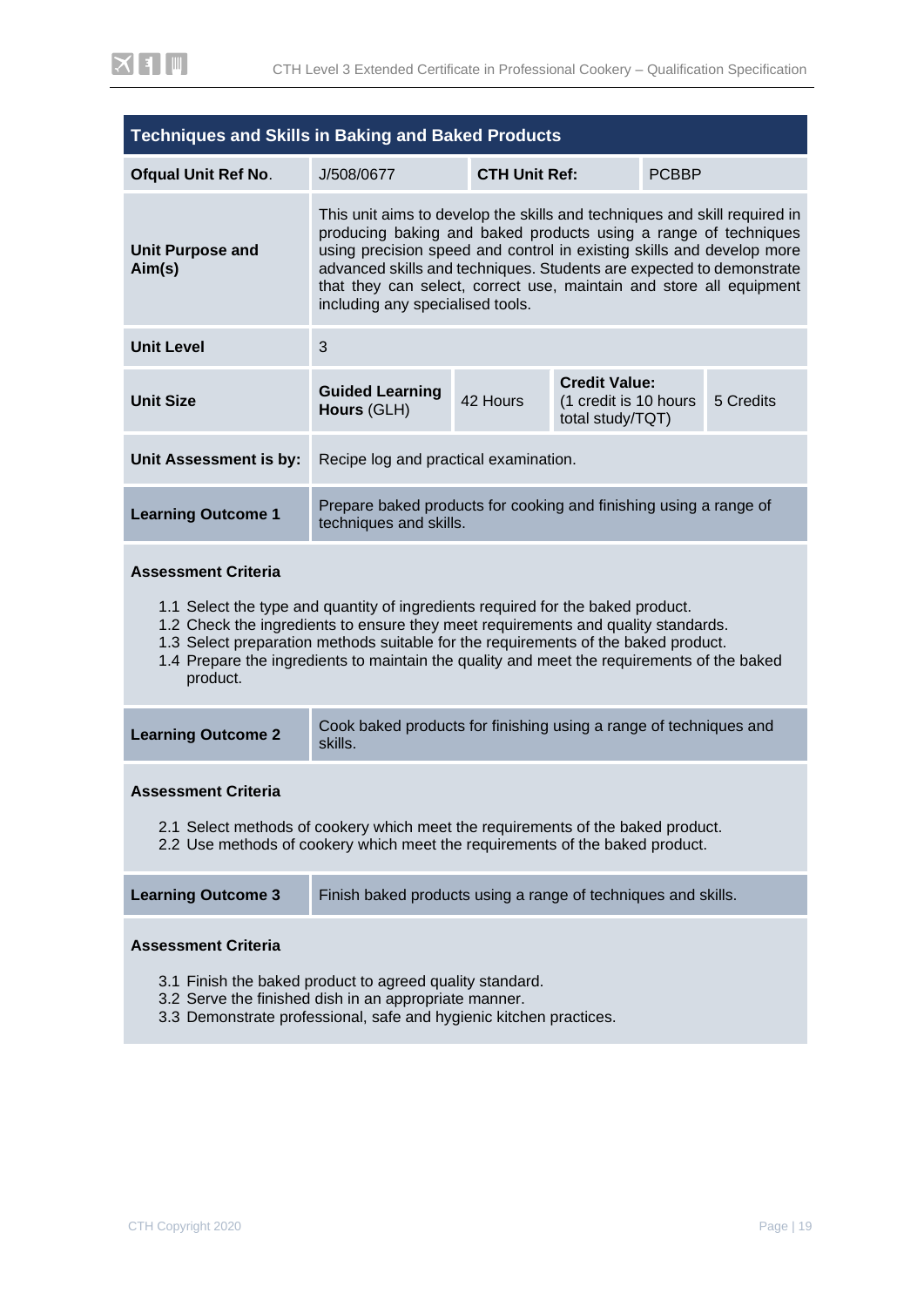| <b>Food Safety and Hygiene</b>                                                                                                                                                                                                                                                                                       |                                                                                                                                                                                                                                            |                                                                                        |                                                                   |            |          |
|----------------------------------------------------------------------------------------------------------------------------------------------------------------------------------------------------------------------------------------------------------------------------------------------------------------------|--------------------------------------------------------------------------------------------------------------------------------------------------------------------------------------------------------------------------------------------|----------------------------------------------------------------------------------------|-------------------------------------------------------------------|------------|----------|
| <b>Ofqual Unit Ref No.</b>                                                                                                                                                                                                                                                                                           | K/615/8295                                                                                                                                                                                                                                 | <b>CTH Unit Ref:</b>                                                                   |                                                                   | <b>FSH</b> |          |
| <b>Unit Purpose and</b><br>Aim(s)                                                                                                                                                                                                                                                                                    | This unit aims to ensure students obtain knowledge and understanding<br>of the importance of food hygiene and good hygienic practices and<br>controls, food hazards and how food safety management can be<br>applied within the workplace. |                                                                                        |                                                                   |            |          |
| <b>Unit Level</b>                                                                                                                                                                                                                                                                                                    | $\overline{2}$                                                                                                                                                                                                                             |                                                                                        |                                                                   |            |          |
| <b>Unit Size</b>                                                                                                                                                                                                                                                                                                     | <b>Guided Learning</b><br>Hours (GLH)                                                                                                                                                                                                      | 11 Hours                                                                               | <b>Credit Value:</b><br>(1 credit is 10 hours<br>total study/TQT) |            | 1 Credit |
| Unit Assessment is by:                                                                                                                                                                                                                                                                                               | Practical examination and theory test.                                                                                                                                                                                                     |                                                                                        |                                                                   |            |          |
| <b>Learning Outcome 1</b>                                                                                                                                                                                                                                                                                            | Understand how to meet the legal requirements of maintaining food<br>safety within the workplace.                                                                                                                                          |                                                                                        |                                                                   |            |          |
| <b>Assessment Criteria</b><br>1.1 Outline the legal responsibilities of food handlers and operators.<br>1.2 Explain how compliance with legislation can be monitored and reported.<br>1.3 Explain why the following are important: food safety procedures, safe food handling and<br>behaviour, and risk assessment. |                                                                                                                                                                                                                                            |                                                                                        |                                                                   |            |          |
| <b>Learning Outcome 2</b>                                                                                                                                                                                                                                                                                            |                                                                                                                                                                                                                                            | Understand why personal hygiene and cleanliness are important<br>within the workplace. |                                                                   |            |          |
| <b>Assessment Criteria</b><br>2.1 Explain the importance of personal hygiene for food handlers.<br>2.2 Describe the main aspects of personal hygiene for food handlers.                                                                                                                                              |                                                                                                                                                                                                                                            |                                                                                        |                                                                   |            |          |
| <b>Learning Outcome 3</b>                                                                                                                                                                                                                                                                                            | Understand how to maintain the work areas in a clean and hygienic<br>manner.                                                                                                                                                               |                                                                                        |                                                                   |            |          |
| <b>Assessment Criteria</b><br>3.1 Explain how to keep work areas and equipment clean and tidy.<br>3.2 Identify and explain methods of workflow and good kitchen practices to reduce<br>contamination.<br>3.3 Outline the importance of pest control.                                                                 |                                                                                                                                                                                                                                            |                                                                                        |                                                                   |            |          |
| <b>Learning Outcome 4</b>                                                                                                                                                                                                                                                                                            | Understand how to keep food safe.                                                                                                                                                                                                          |                                                                                        |                                                                   |            |          |
| <b>Assessment Criteria</b>                                                                                                                                                                                                                                                                                           |                                                                                                                                                                                                                                            |                                                                                        |                                                                   |            |          |

- 4.1 Identify sources and risks of contamination and cross contamination to food safety.
- 4.2 Explain how to recognise, report and dispose of food spoilage.
- 4.3 Explain the practices and procedures for safe food handling during the storage, preparation, cooking, chilling, reheating, holding, serving and transporting of food.
- 4.4 Describe the importance of temperature controls at all stages of food handling.
- 4.5 Explain food stock control procedures.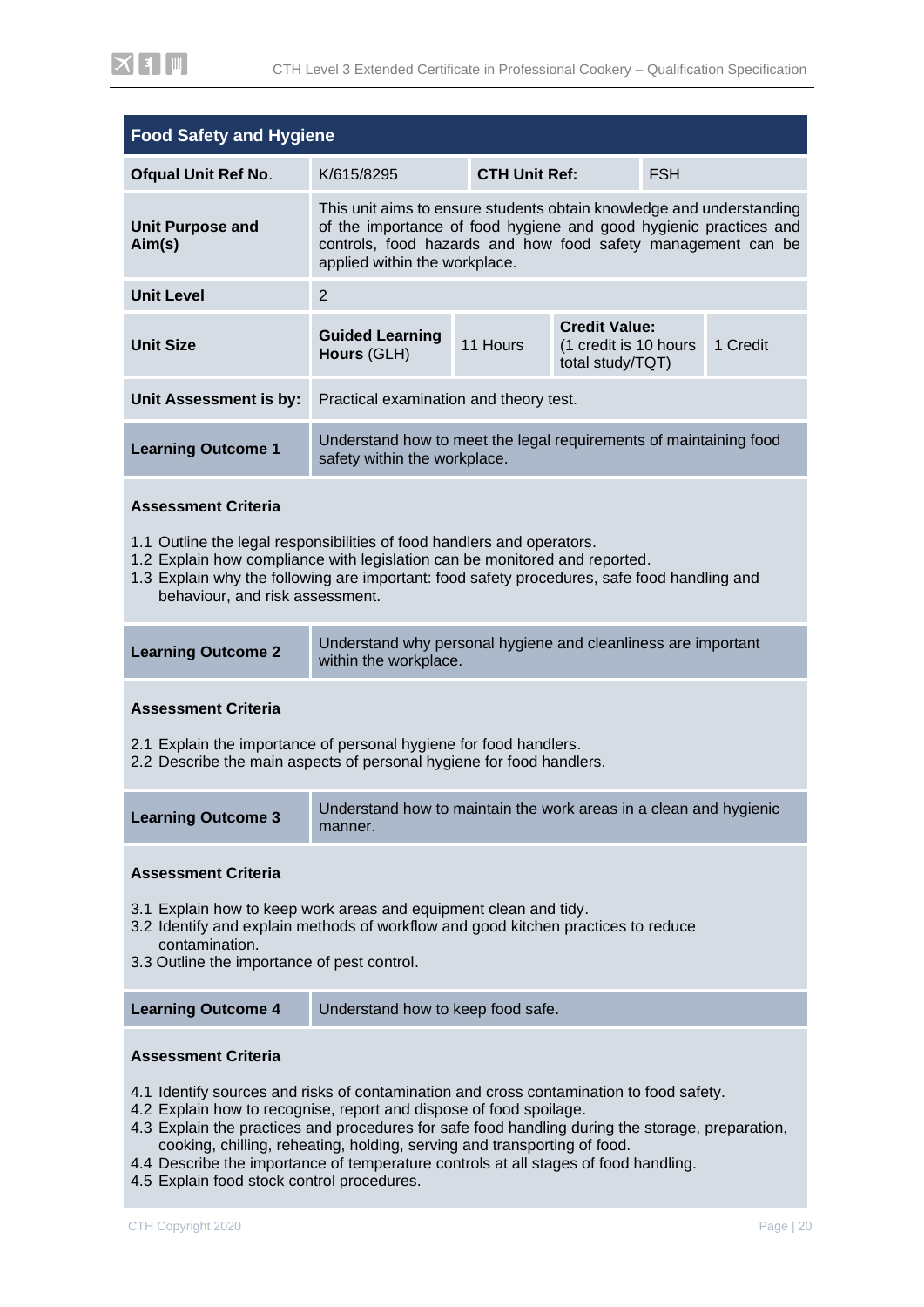| <b>Menu Planning</b>              |                                                                                                                                                                                                          |                      |                                                                   |           |           |
|-----------------------------------|----------------------------------------------------------------------------------------------------------------------------------------------------------------------------------------------------------|----------------------|-------------------------------------------------------------------|-----------|-----------|
| <b>Ofqual Unit Ref No.</b>        | H/615/8294                                                                                                                                                                                               | <b>CTH Unit Ref:</b> |                                                                   | <b>MP</b> |           |
| <b>Unit Purpose and</b><br>Aim(s) | The aim of this unit is to provide the knowledge about basic principles<br>of menu planning. It will also increase awareness about the costing of<br>dishes, and the elements of costs to be considered. |                      |                                                                   |           |           |
| <b>Unit Level</b>                 | 3                                                                                                                                                                                                        |                      |                                                                   |           |           |
| <b>Unit Size</b>                  | <b>Guided Learning</b><br>Hours (GLH)                                                                                                                                                                    | 14 Hours             | <b>Credit Value:</b><br>(1 credit is 10 hours<br>total study/TQT) |           | 4 Credits |
| Unit Assessment is by:            | Written assignment or project.                                                                                                                                                                           |                      |                                                                   |           |           |
| <b>Learning Outcome 1</b>         | Design menus to satisfy different requirements.                                                                                                                                                          |                      |                                                                   |           |           |
|                                   |                                                                                                                                                                                                          |                      |                                                                   |           |           |

#### **Assessment Criteria**

- 1.1 Clarify the needs of customers.
- 1.2 Produce a menu that meets customers' requirements as well as addressing nutrition, dietary and seasonality concerns.
- 1.3 Design a menu for different meals.

| <b>Learning Outcome 2</b> | Produce menus within budget specifications. |
|---------------------------|---------------------------------------------|
|---------------------------|---------------------------------------------|

#### **Assessment Criteria**

- 2.1 Produce a menu in accordance with budget constraints.
- 2.2 Select the type, quantity and quality of ingredients to meet the budgetary and dish requirements.
- 2.3 Enhance dishes to improve appearance and attractiveness.
- 2.4 Present menus in a format appropriate for a variety of occasions.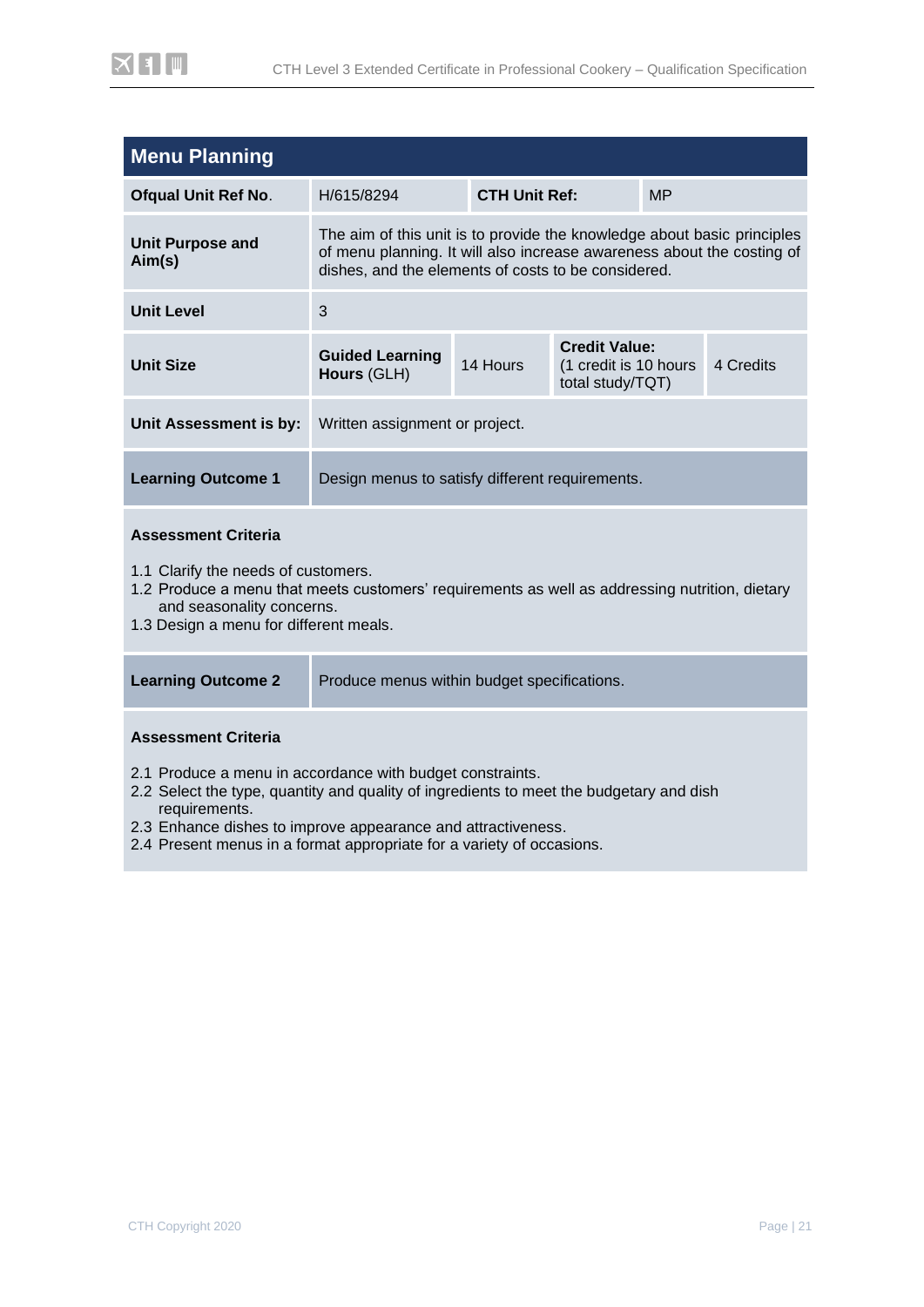# <span id="page-21-0"></span>**9.Sample Assessments**

| <b>Assignment 1</b> |               |  |
|---------------------|---------------|--|
| Unit                | Menu planning |  |
| Unit Ref. No.       | H/615/8294    |  |
| Assessment type     | Assignment    |  |

### **Assignment Guidance**

Students must show their knowledge and understanding of the unit of assessment and any recommended reading. Assignments must include evidence that shows that the student meets all the Learning Outcomes and Assessment Criteria of the unit. There is no word limit specified for this assessment

One electronic copy of the final assignment project or report should be submitted. This should include a front cover page with the student's and tutor's declaration.

### **Assignment Task**

Students are required to design menus for two of the following four menus listed below. Consider all the information given on the clients including their dietary requirements. Students also should consider the factors that influence the planning and design of menus. A detailed costing sheet should be produced for each menu for one guest.

| Menu 1                           |                           |
|----------------------------------|---------------------------|
| Event                            | 50TH Birthday lunch       |
| Number of guests                 | 10                        |
| Age range                        | 15 to 60                  |
| Mealtime                         | Lunch                     |
| <b>Month</b>                     | July                      |
| Type of menu                     | Table d'hôte              |
| Allergies / Dietary Requirements | 1 guest does not eat fish |
| <b>Budget</b>                    | £25 per person            |
|                                  |                           |

Design a menu for the birthday lunch.

Notes: List at least five factors that you have taken into account when planning this menu.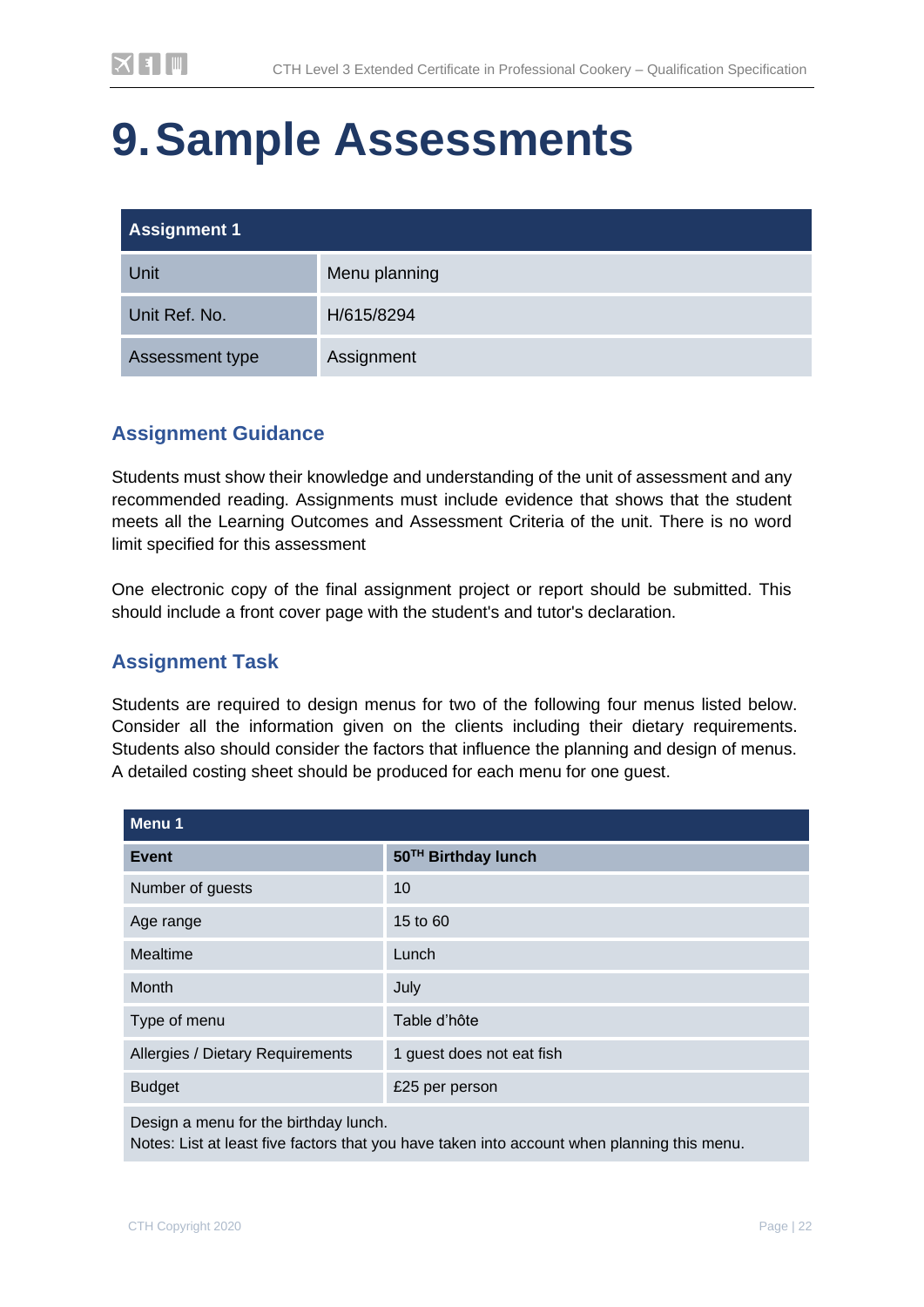| Menu 2                           |                                             |
|----------------------------------|---------------------------------------------|
| Event                            | First wedding anniversary party             |
| Number of guests                 | 8                                           |
| Age range                        | 25 to 40                                    |
| Mealtime                         | <b>Dinner</b>                               |
| Month                            | September                                   |
| Type of menu                     | Set menu (see additional information below) |
| Allergies / Dietary Requirements | <b>None</b>                                 |
| <b>Budget</b>                    | £20 per person                              |

The hosts are planning a dinner party to celebrate their first wedding anniversary, the guests are close friends. They realise they cannot afford their favourite meal and have asked you to suggest an alternative menu within the price range.

Favourite menu:

- Lobster ravioli with a bisque sauce.
- Fillet steak in a bordelaise sauce with truffle scented Pomme Puree and griddled asparagus.
- Plum and frangipane tart with calvados ice cream.

**Note** - List at least five factors that you have taken into account when planning this menu.